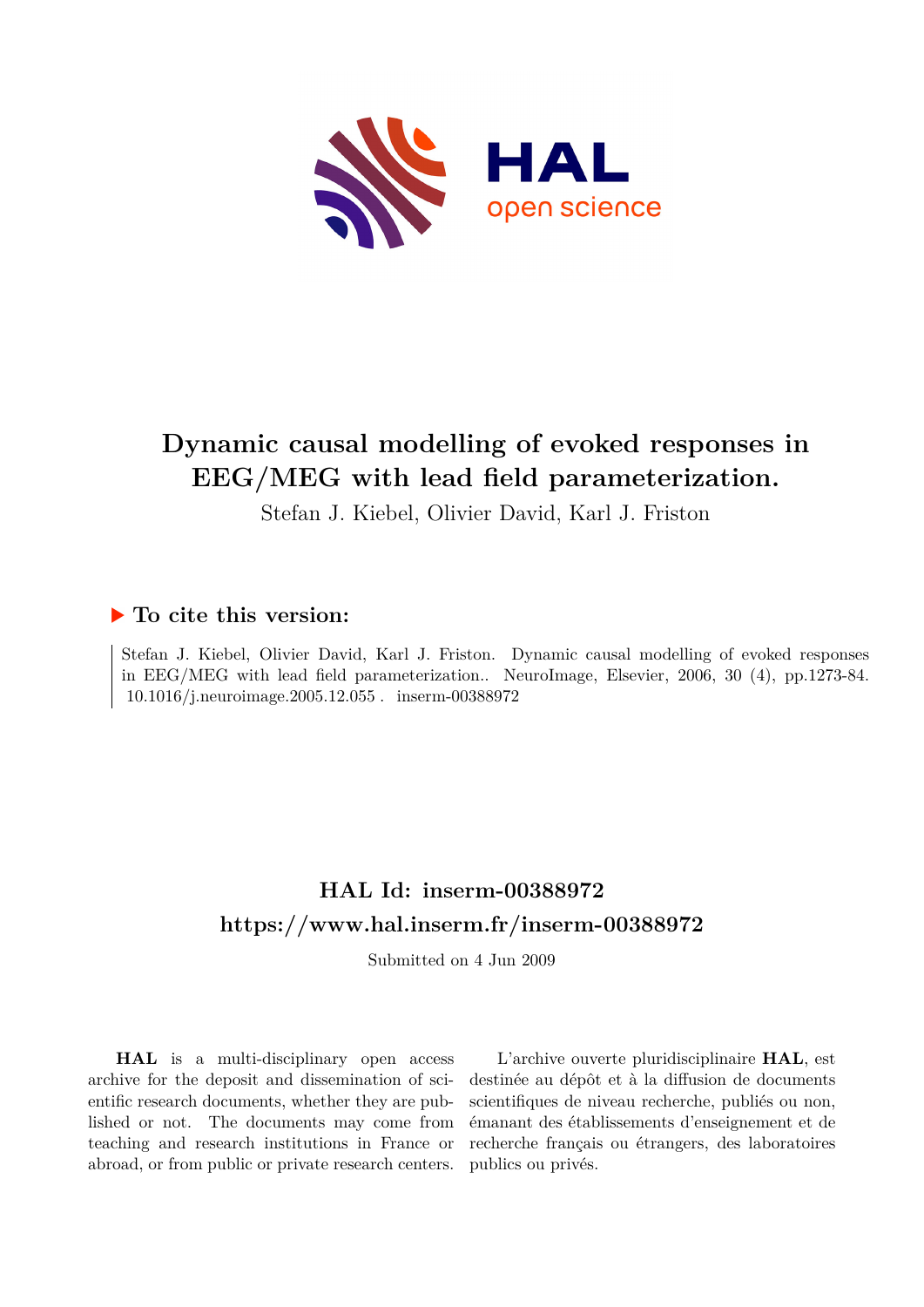# **Dynamic Causal Modelling of Evoked Responses in EEG/MEG with lead-field parameterization**

STEFAN J. KIEBEL\* , OLIVIER DAVID, KARL J. FRISTON

*Wellcome Department of Imaging Neuroscience, Functional Imaging Laboratory, 12 Queen Square, London WC1N 3BG, UK* 

\* Corresponding author: skiebel@fil.ion.ucl.ac.uk

Tel: 44 207 833 7478 Fax: 44 207 813 1420

# **Keywords:**

Electroencephalography, Magnetoencephalography, Generative model, Hierarchical networks,

Nonlinear dynamics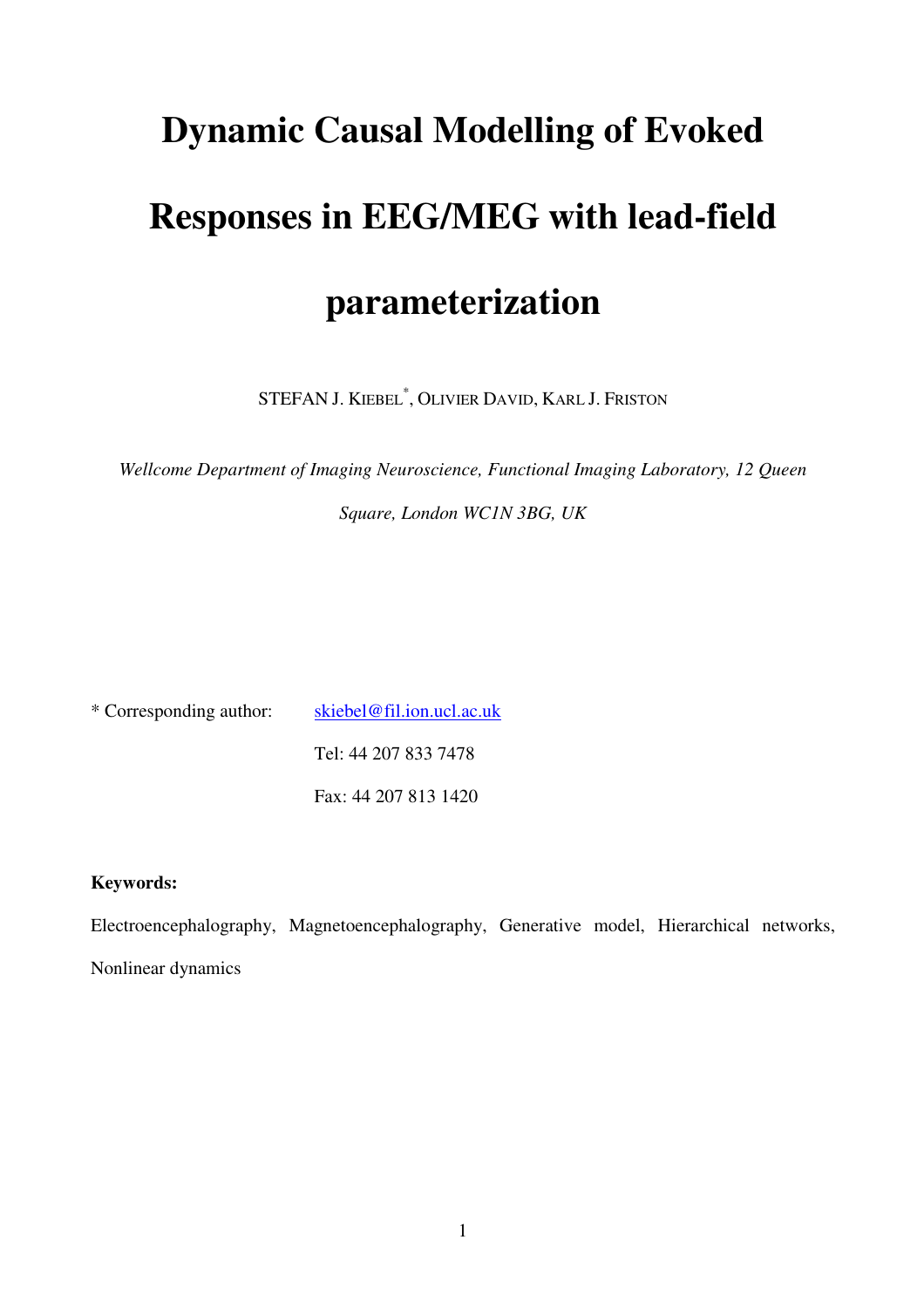# **ABSTRACT**

Dynamical causal modeling (DCM) of evoked responses is a new approach to making inferences about connectivity changes in hierarchical networks measured with electro- and magnetoencephalography (EEG and MEG). In a previous paper, we illustrated this concept using a lead-field that was specified with infinite prior precision. With this prior, the spatial expression of each source area, in the sensors, is fixed. In this paper, we show that using lead-field parameters with finite precision enables the data to inform the network's spatial configuration and its expression at the sensors. This means that lead-field and coupling parameters can be estimated simultaneously. Alternatively, one can also view DCM for evoked responses as a source reconstruction approach with temporal, physiologically-informed constraints. We will illustrate this idea using, for each area, a 4-shell equivalent current dipole (ECD) model with three location and three orientation parameters. Using synthetic and real data we show that this approach furnishes accurate and robust conditional estimates of coupling among source and their orientation.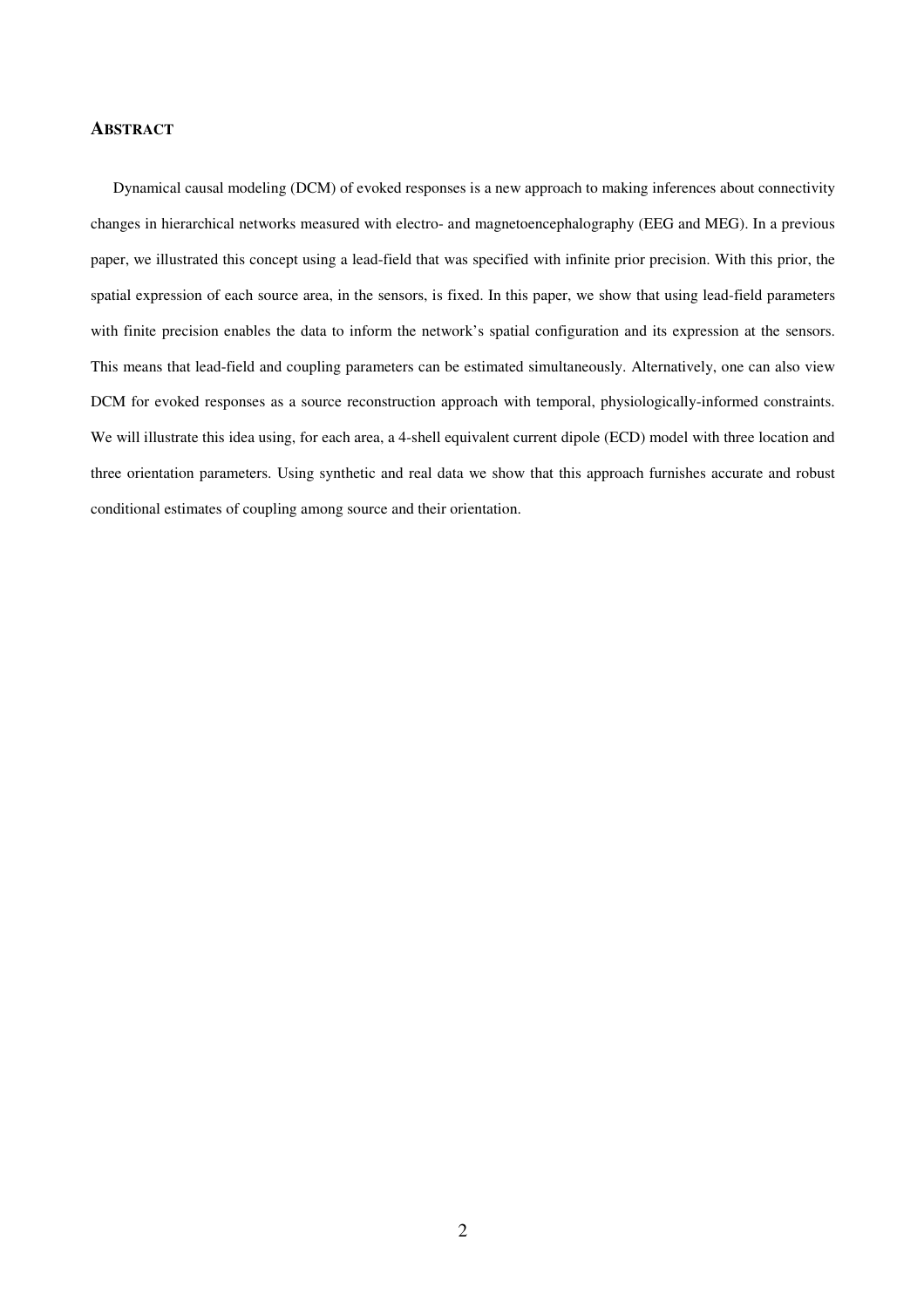# **I INTRODUCTION**

In (David et al., 2005a) we described dynamic causal modeling (DCM) for event-related fields (ERFs) and potentials (ERPs). This new approach is grounded on a neuronally plausible, generative model that can be used to estimate and make inferences about category- or context-specific coupling among cortical regions. The coupling parameters embody bottom-up, top-down and lateral connections among remote cortical regions. Parameters are estimated with a Bayesian procedure using empirical data (ERPs/ERFs). With Bayesian model selection, one can use model evidences to compare competing models and identify the model that best explains the data.

In (David et al., 2005a) we constructed the spatial forward model using distributed dipole modeling on the grey matter surface. This procedure has the advantage of using the precise anatomical structure of the head. The subject's anatomy was derived from the high-resolution structural magnetic resonance imaging (sMRI). Critically, each area's lead-field was pre-determined so that each area had a fixed spatial expression in the sensors. Although this approach provides spatially precise expressions in the sensors, the true spatial configuration of an area may be different from our model and lead to biased conditional estimates of other [*e.g*., coupling] parameters. For example, the spatial model can be wrong, because its parameters like location, orientation or extent are specified inaccurately.

Alternatively, each lead-field or its underlying spatial parameters can be regarded as a parameter of the model. In a Bayesian context, the above procedure is equivalent to using zero prior variance (*i.e*., infinite precision which expresses our belief that the specified lead-field mediated the sensor data). If this belief is not supported by the data, the optimization algorithm will, at worst, fail to provide a good solution and compensate for the mis-specified spatial model by biasing conditional estimates of other parameters like coupling. A way to avoid this is to decrease our strong belief in a specific lead-field and use finite-precision priors on the lead-field parameters. There are several ways to parameterize the lead field. Although we could employ a surface-based forward model, we use equivalent current dipoles (ECDs). This has distinct advantages over other models. First, ECDs' spatial expression is analytic, *i.e*., the forward model computation is fast (Mosher et al., 1999). Secondly, the model is based on electrode positions only and does not need information from a structural MRI. Thirdly, many authors reported ECD location and orientation for specific ERP/ERF experiments in the peer-reviewed literature, e.g. (Valeriani et al., 2001): Within our approach, these locations and orientations could be employed as prior expectations on ECD parameters. Finally, ECDs are a natural way to specify nodes in the probabilistic graphs that DCMs represent.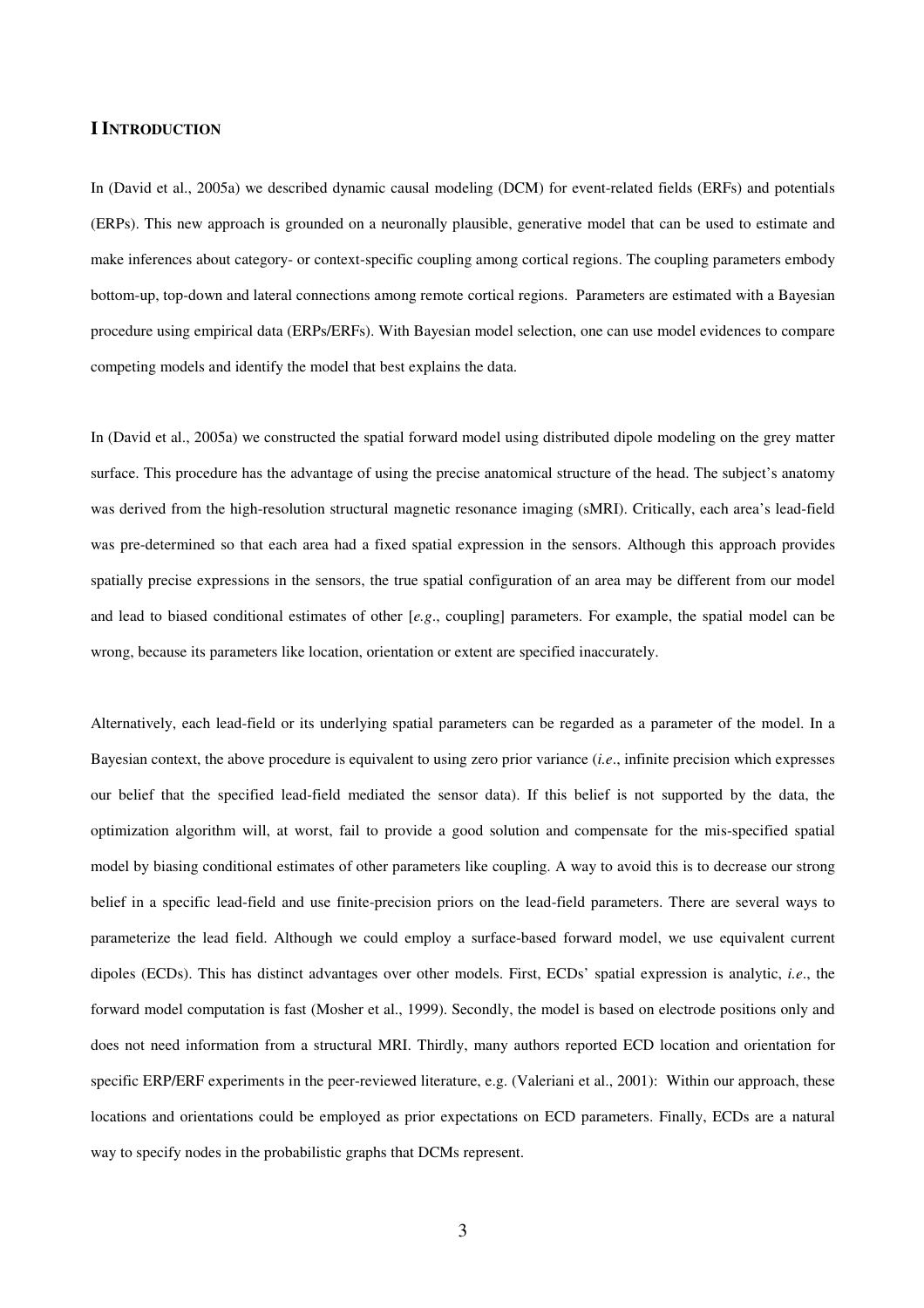One can also view DCM for evoked responses as a source reconstruction approach with temporal, physiologically informed constraints imposed by our assumption that a hierarchical network of discrete areas generated the data. The reconstructed source activities over time fall out naturally as the system's states. Typically, most current source reconstruction approaches for EEG/MEG data are based exclusively on constraints given by the spatial forward model (Darvas et al., 2004). However, recently models have been proposed which use (spatio-) temporal constraints to invert the model (Darvas et al., 2001;Galka et al., 2004). These spatiotemporal approaches are closer to DCM, but use generic constraints derived from temporal smoothness considerations and autoregressive modeling.

This paper is structured as follows. In the theory section, we will describe briefly the temporal generative model for ERP/ERFs (for a detailed description see (David et al., 2005b). This is followed by a description of the spatial forward model, its parameterization and typical prior distributions we adopt for ERP data. In the results section, we illustrate the operational details of the procedures on two ERP data sets. In the first ERP experiment we repeat the analysis of an auditory oddball data-set (David et al., 2005a) to show that the mismatch negativity can be explained by changes in connectivity to and from the primary auditory cortex. This analysis shows that biologically meaningful results can be obtained in terms of the parameters governing the neuronal architectures generating ERPs. In the second experiment, we establish face-validity in terms of the spatial parameters; we analyze sensory evoked potentials (SEPs) elicited by unilateral median nerve stimulation and measured with EEG. With this model we can explain the observed SEP to 200ms. We find strong connectivity among areas during the course of the SEP. The estimated orientations of these sources conform almost exactly to classical estimates in the literature. Furthermore, we observe short transmission delays among sources within the contralateral hemisphere (~6ms), but long delays (~50ms) between homologous sources in both hemispheres. Finally, using synthetic data, we show that finite-precision priors on lead-field parameters result in models with greater evidence and more accurate and robust conditional estimates, in relation to models with infinitely precise priors.

#### **II THEORY**

Intuitively, the DCM scheme regards an experiment as a designed perturbation of neuronal dynamics that are promulgated and distributed throughout a system of coupled anatomical sources to produce region-specific responses. This system is modeled using a dynamic input–state–output system with multiple inputs and outputs. Responses are evoked by deterministic inputs that correspond to experimental manipulations (*i.e.* presentation of stimuli).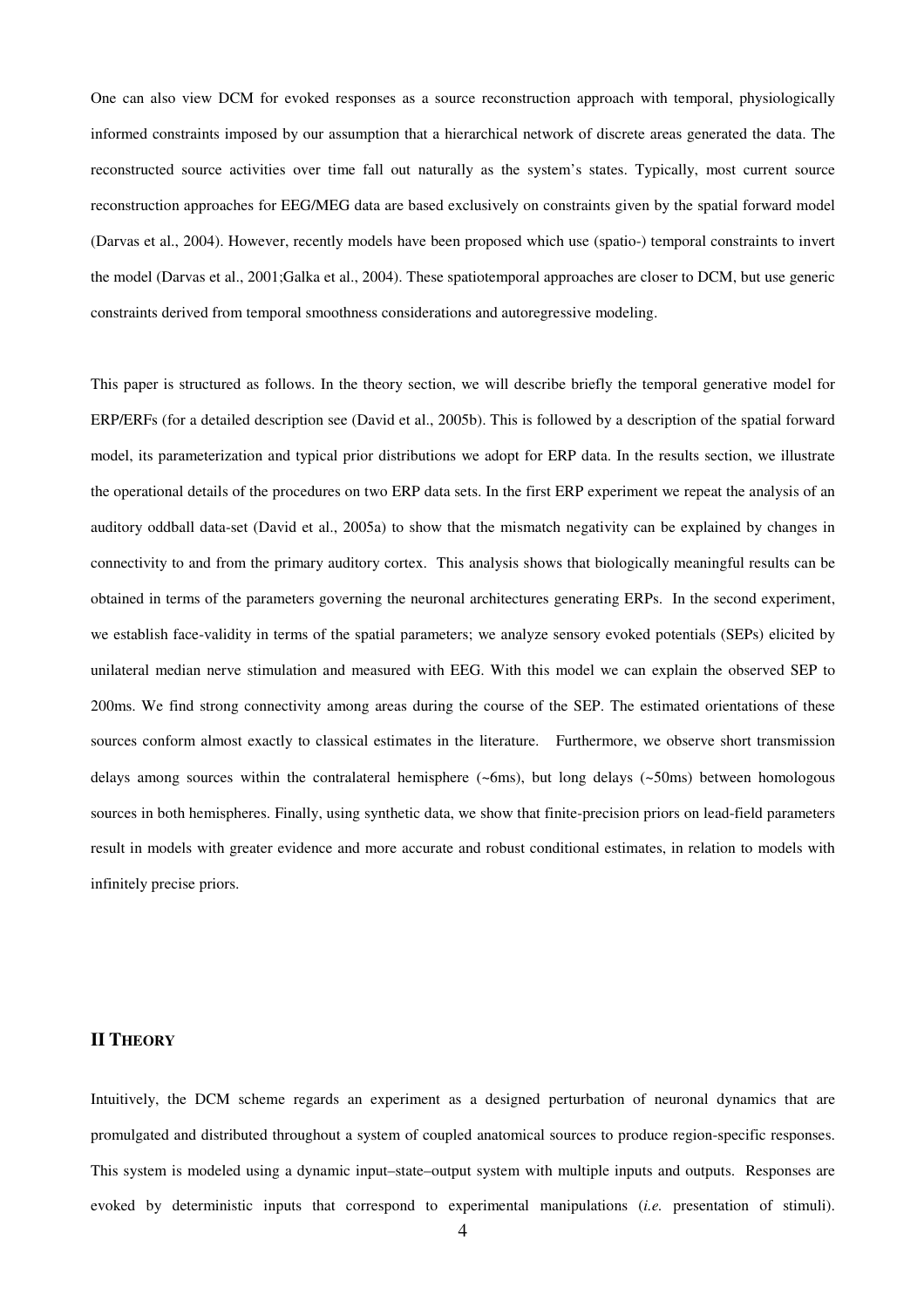Experimental factors (*i.e.* stimulus attributes or context) can also change the parameters or causal architecture of the system producing these responses. The state variables cover both the neuronal activities and other neurophysiological or biophysical variables needed to form the outputs. Outputs are those components of neuronal responses that can be detected by MEG/EEG sensors. In our model, these components are depolarisations of a 'neural mass' of pyramidal cells.

DCM starts with a reasonably realistic neuronal model of interacting cortical regions. This model is then supplemented with a spatial forward model of how neuronal activity is transformed into measured responses; here MEG/EEG scalp-averaged responses. This enables the parameters of the neuronal model (*i.e.*, effective connectivity) to be estimated from observed data. For MEG/EEG data, this spatial model is a forward model of electromagnetic measurements that accounts for volume conduction effects (Mosher et al., 1999).

# **II.1 Hierarchical MEG/EEG neural mass model**

We have developed a hierarchical cortical model to study the influence of forward, backward and lateral connections on ERFs/ERPs (David et al., 2004). This model is used here as a DCM and embodies directed extrinsic connections among a number of sources, each based on the Jansen model (Jansen and Rit, 1995), using the connectivity rules described in (Felleman and Van Essen, 1991). These rules, which rest on a tri-partitioning of the cortical sheet into supra-, infra-granular layers and granular layer 4, have been derived from experimental studies of monkey visual cortex. Under these simplifying assumptions, directed connections can be classified as: (i) Bottom-up or forward connections that originate in agranular layers and terminate in layer 4. (ii) Top-down or backward connections that connect agranular layers. (iii) Lateral connections that originate in agranular layers and target all layers. These longrange or extrinsic cortico-cortical connections are excitatory and comprise the axonal processes of pyramidal cells. For simplicity, we do not consider thalamic connections, but model thalamic output as a function operating on the input (see below).

 The Jansen model (Jansen and Rit, 1995) emulates the MEG/EEG activity of a cortical source using three neuronal subpopulations. A population of excitatory pyramidal (output) cells receives inputs from inhibitory and excitatory populations of interneurons, via intrinsic connections (intrinsic connections are confined to the cortical sheet). Within this model, excitatory interneurons can be regarded as spiny stellate cells found predominantly in layer 4 and in receipt of forward connections. Excitatory pyramidal cells and inhibitory interneurons occupy agranular layers and receive backward and lateral inputs. Using these connection rules, it is straightforward to construct any hierarchical cortico-cortical network model of cortical sources.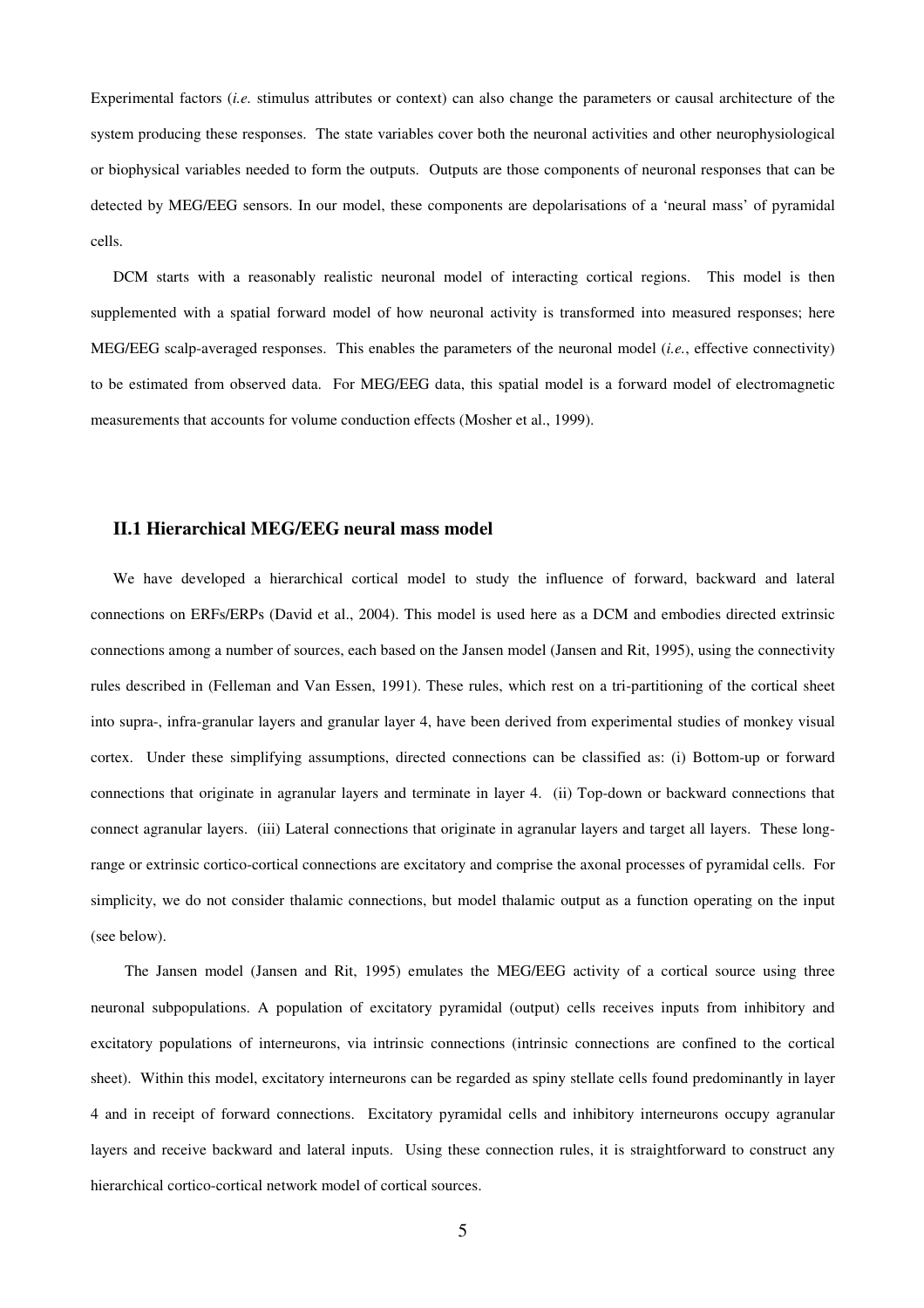The ensuing DCM is specified in terms of its state equations and an observer or output equation

$$
\begin{aligned}\n\dot{x} &= f(x, u, \theta) \\
h &= g(x, \theta)\n\end{aligned}
$$

where *x* are the neuronal states of cortical areas, *u* are exogenous inputs and *h* is the output of the system.  $\theta$  are quantities that parameterize the state and observer equations (see also below under 'Prior assumptions'). The state equations are ordinary second-order differential equations and are derived from the behavior of the three neuronal subpopulations which operate as linear damped oscillators. Each subpopulation's kernel transforms the average density of its pre-synaptic inputs into an average postsynaptic membrane potential. This transformation is equivalent to a convolution with the kernel

$$
p(t)_e = \begin{cases} \frac{H_e}{\tau_e} t \exp(-t/\tau_e) & t \ge 0\\ 0 & t < 0 \end{cases} \tag{2}
$$

where subscript "*e*" stands for "excitatory". Similarly subscript "*i*" is used for inhibitory synapses. *H* controls the maximum post-synaptic potential and τ represents a lumped rate constant. A second operator *S* transforms the potential of each subpopulation into firing rate, which is the input to other subpopulations. This operator is assumed to be an instantaneous sigmoid nonlinearity

$$
S(x) = \frac{1}{1 + \exp(-rx)} - \frac{1}{2}
$$
3

where  $r = 0.56$  determines its form. Interactions, among the subpopulations, depend on internal coupling constants  $\gamma_{1,2,3,4}$ , which control the strength of intrinsic connections and reflect the total number of synapses expressed by each subpopulation. The integration of this model to form predicted response rests on formulating these two operators in terms of a set of differential equations as described in (David et al., 2004). A DCM, at the neuronal level, obtains by coupling areas with extrinsic forward, backward and lateral connections as described above.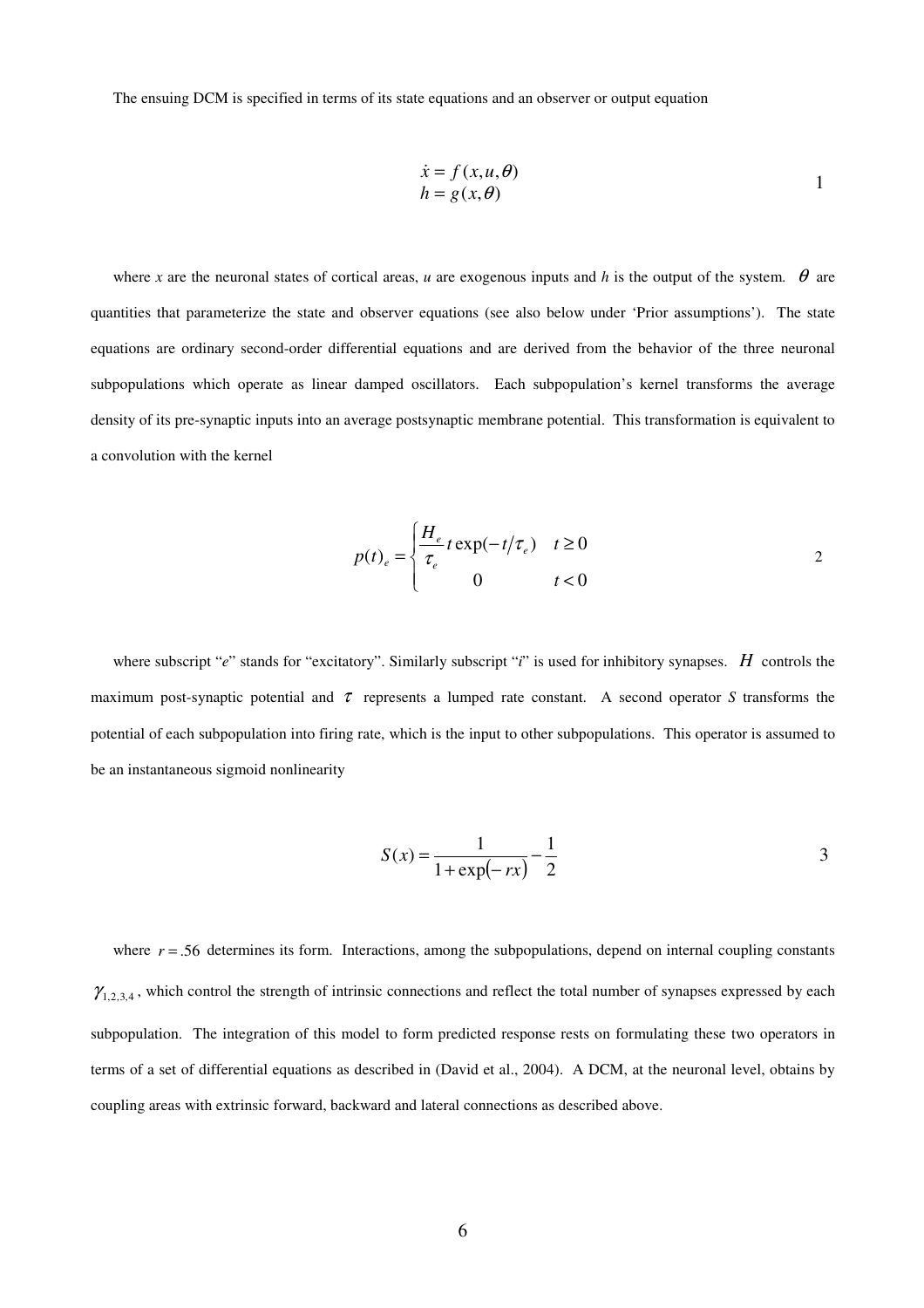These equations, for all areas, can be integrated using the matrix exponential of the systems Jacobian as described in the appendices of (David et al., 2005b) Critically, the integration scheme allows for conduction delays on the connections, which are free parameters of the model . The output of area *i* is the depolarization of pyramidal cells, over all time bins,  $x_0^{(i)} = x_2^{(i)} - x_3^{(i)}$  $\left( i\right)$ 2  $(i)$  $\mathbf{0}$  $x_0^{(i)} = x_2^{(i)} - x_3^{(i)}$ .

# **II.2 Event-related input and event-related response-specific effects**

To model event-related responses, the network receives inputs via input connections. These connections are exactly the same as forward connections and deliver inputs *u* to the spiny stellate cells in layer 4. In the present context, inputs *u* model afferent activity relayed by subcortical structures and is modeled with two components: The first is a gamma density function. This models an event-related burst of input that is delayed with respect to stimulus onset and dispersed by subcortical synapses and axonal conduction. Being a density function, this component integrates to unity over peristimulus time. The second component is a discrete cosine set modeling systematic fluctuations in input, as a function of peristimulus time. In our implementation peristimulus time is treated as a state variable, allowing the input to be computed explicitly during integration. Critically, the event-related input is exactly the same for all ERPs.

 The effects of experimental factors are mediated through event-related response (ERR)-specific changes in connection strengths. This models experimental effects in terms of differences in forward, backward or lateral connections that confer a selectivity on each source, in terms of its response to others. The experimental or ERRspecific effects are modeled by coupling gains. By convention, we set the gain of the first ERP to unity, so that subsequent ERR-specific effects are relative to the first.

# **II.3 Spatial forward model**

The dendritic signal of the pyramidal subpopulation of the *i*-th source  $x_0^{(i)}$  $x_0^{(i)}$  is detected remotely on the scalp surface in MEG/EEG. The relationship between scalp data *h* and pyramidal activity is linear and instantaneous

$$
h = g(x, \theta) = L(\theta^L) K x_0
$$
 4

where *L* is a lead-field matrix (*i.e.*, spatial forward model), which accounts for passive conduction of the electromagnetic field (Mosher et al., 1999). The diagonal matrix  $K = diag(\theta^K)$  models the contribution of relative density of synapses proximate and distal to the cell body on current flow induced by pyramidal cell depolarisation. The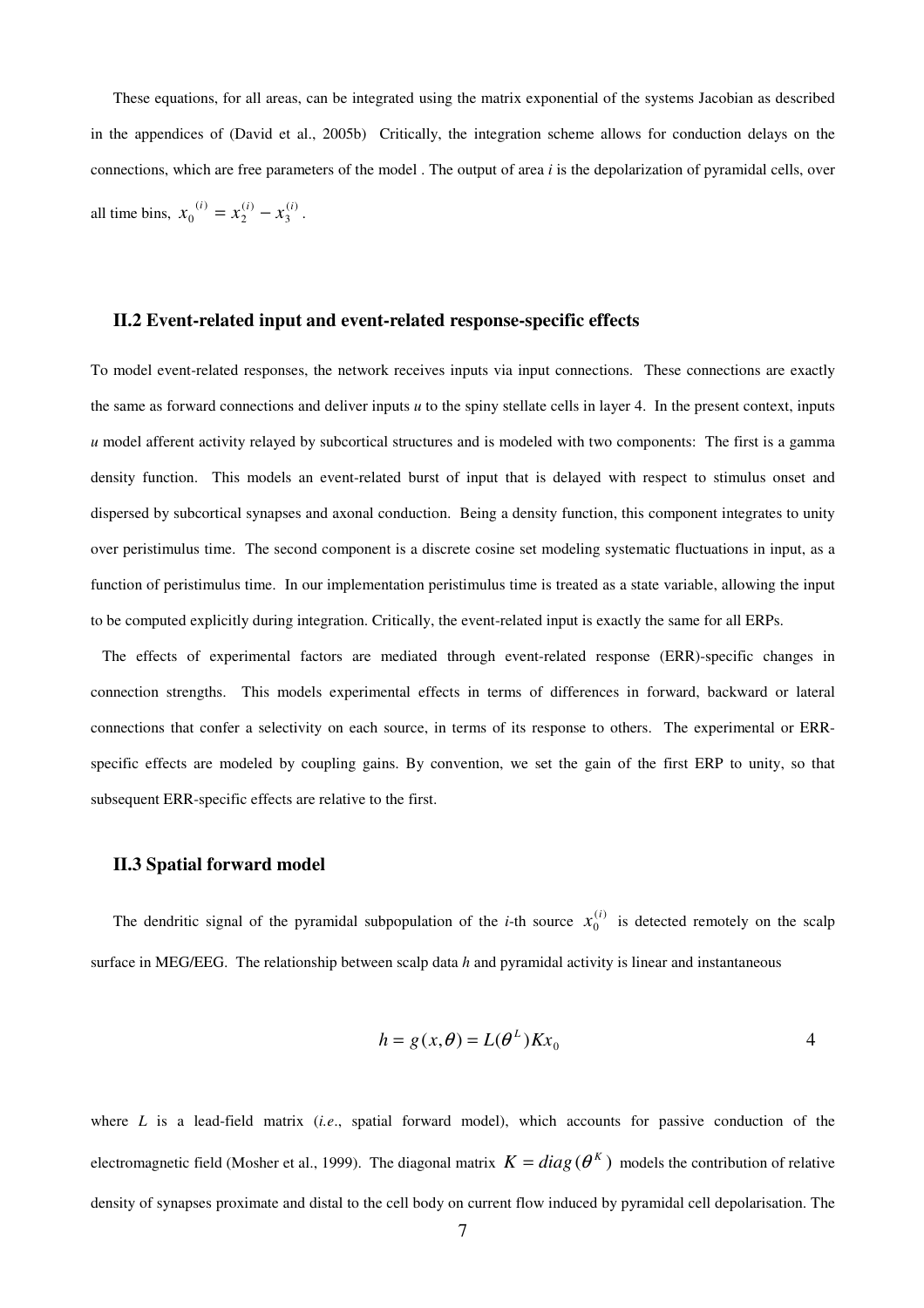contribution matrix *K* has positive or negative weights to allow for the average dipole orientation to be parallel or antiparallel with the assumed orientation.

The key contribution of this work is to make the lead-field a function of some parameters  $L(\theta^L)$ . Here, we assume that the spatial expression of each area is caused by one equivalent current dipole (ECD). The head model for the dipoles is based on four concentric spheres, each with homogeneous and isotropic conductivity. The four spheres approximate the brain, skull, cerebrospinal fluid (CSF) and scalp. The parameters of the model are the radii and conductivities for each layer. Here we use as radii 71, 72, 79 and 85 mm, with conductivities 0.33, 1.0, 0.0042 and 0.33 S/m respectively. The potential at the sensors requires an evaluation of an infinite series which can be approximated using fast algorithms (Mosher et al., 1999;Zhang, 1995). The lead-field of each ECD is a function of three location and three orientation or moment parameters  $\theta^L = {\theta^{pos}, \theta^{mom}}$ . For the ECD forward model, we used a Matlab (Mathworks) routine that is freely available as part of the FieldTrip package (http://www2.ru.nl/fcdonders/fieldtrip/, see also (Robert Oostenveld, 2003)) under the GNU general public license.

The dipole parameters are naturally visualized in brain 3D-space. In the results section below we display dipole locations and their orientations as arrows on a structural MRI template.

### **II.4 Dimension reduction**

For computational reasons, it is expedient to reduce the dimensionality of the sensor data, while retaining the maximum amount of information. This is assured by projecting the data onto a subspace defined by its principal eigenvectors *E* 

$$
y \leftarrow Ey \nL \leftarrow EL \n\varepsilon \leftarrow E\varepsilon
$$

where  $\mathcal{E}$  is the observation error (see next subsection). The eigenvectors are computed using principal component analysis or singular value decomposition (SVD). Because this projection is orthonormal, the independence of the projected errors is preserved and the form of the error covariance components assumed by the observation model remains unchanged. In this paper we reduce the sensor data to three or four modes, which usually contain the interesting ERR components.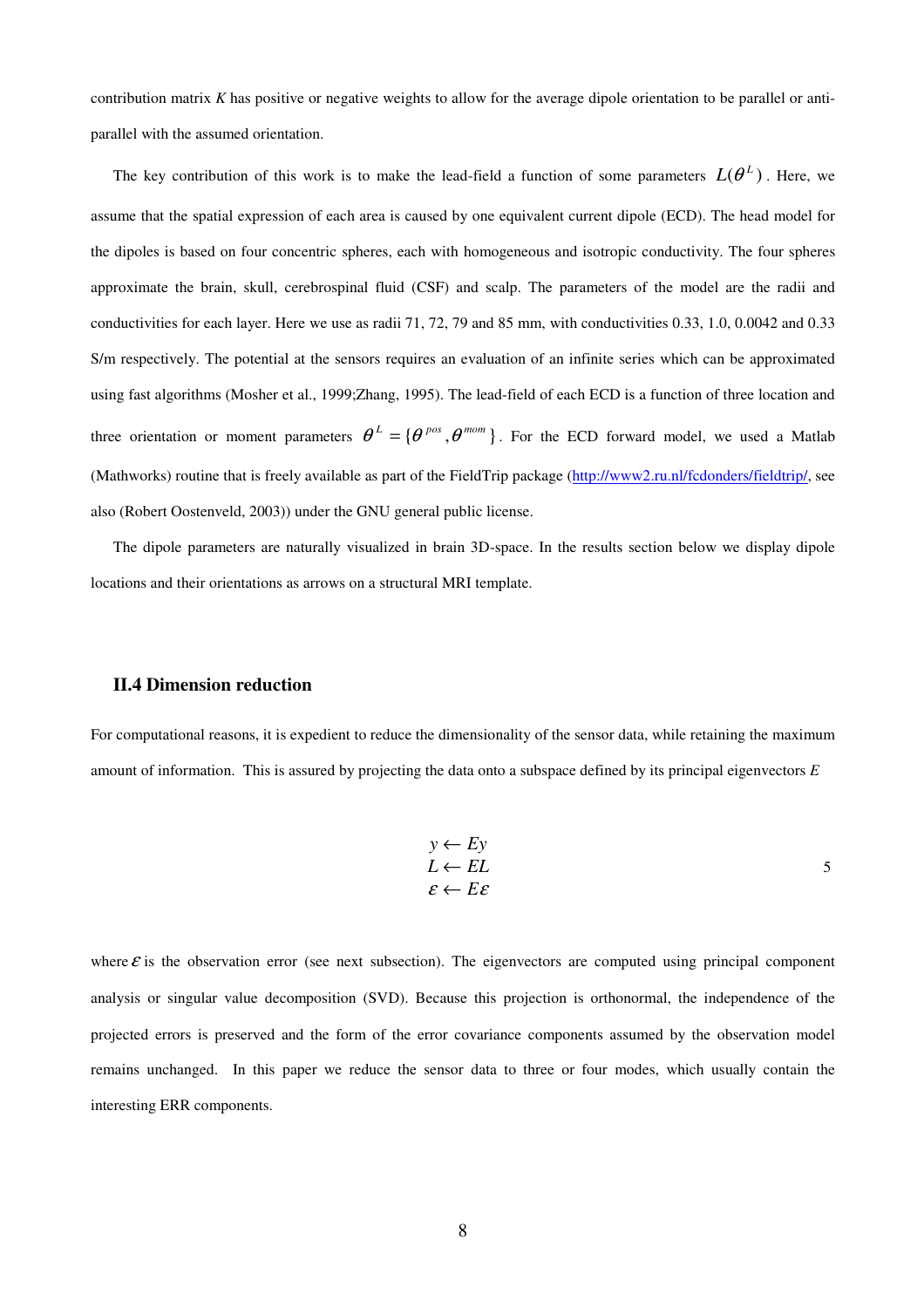# **II.5 Observation equations**

In summary, our DCM comprises a state equation that is based on neurobiological heuristics and an observer based on an electromagnetic forward model. By integrating the state equation and passing the ensuing states through the observer we generate a predicted measurement. This corresponds to a generalized convolution of the inputs to generate an output  $h(\theta)$ . This generalized convolution furnishes an observation model for the vectorized data<sup>1</sup> y and the associated likelihood

$$
y = vec(h(\theta) + X\theta^{X}) + \varepsilon
$$
  

$$
p(y|\theta, \lambda) = N(vec(h(\theta) + X\theta^{X}), diag(\lambda) \otimes V)
$$

Measurement noise  $\mathcal{E}$  is assumed to be zero mean and independent over channels, *i.e.*  $Cov(vec(\varepsilon)) = diag(\lambda) \otimes V$ , where  $\lambda$  is an unknown vector of channel-specific variances. *V* represents the error temporal autocorrelation matrix, which we assume is the identity matrix. This is tenable because we downsample the data to about 8 ms. Low frequency noise or drift components are modeled by *X*, which is a block diagonal matrix with a low-order discrete cosine set for each ERP and channel. The order of this set can be determined by Bayesian model selection (see below).

This model is fitted to data by tuning the free parameters  $\theta$  to minimize the discrepancy between predicted and observed MEG/EEG time series under model-complexity constraints (more formally, the parameters minimize the Variational Free Energy – see below). These parameters specify the constants in the state and observation equations above. In addition to minimizing the prediction error, the parameters are constrained by a prior specification of the range they are likely to lie in (Friston et al., 2003). These constraints, which take the form of a prior density  $p(\theta)$ , are combined with the likelihood  $p(y | \theta)$ , to form a posterior density  $p(\theta | y) \propto p(y | \theta) p(\theta)$  according to Bayes' rule. It is this posterior or conditional density we want to estimate. Gaussian assumptions about the errors in Eq. 6 enable us to compute the likelihood from the prediction error. The only outstanding quantities we require are the priors, which are described next.

 $\overline{a}$ 

<sup>1</sup> Concatenated column vectors of data from each channel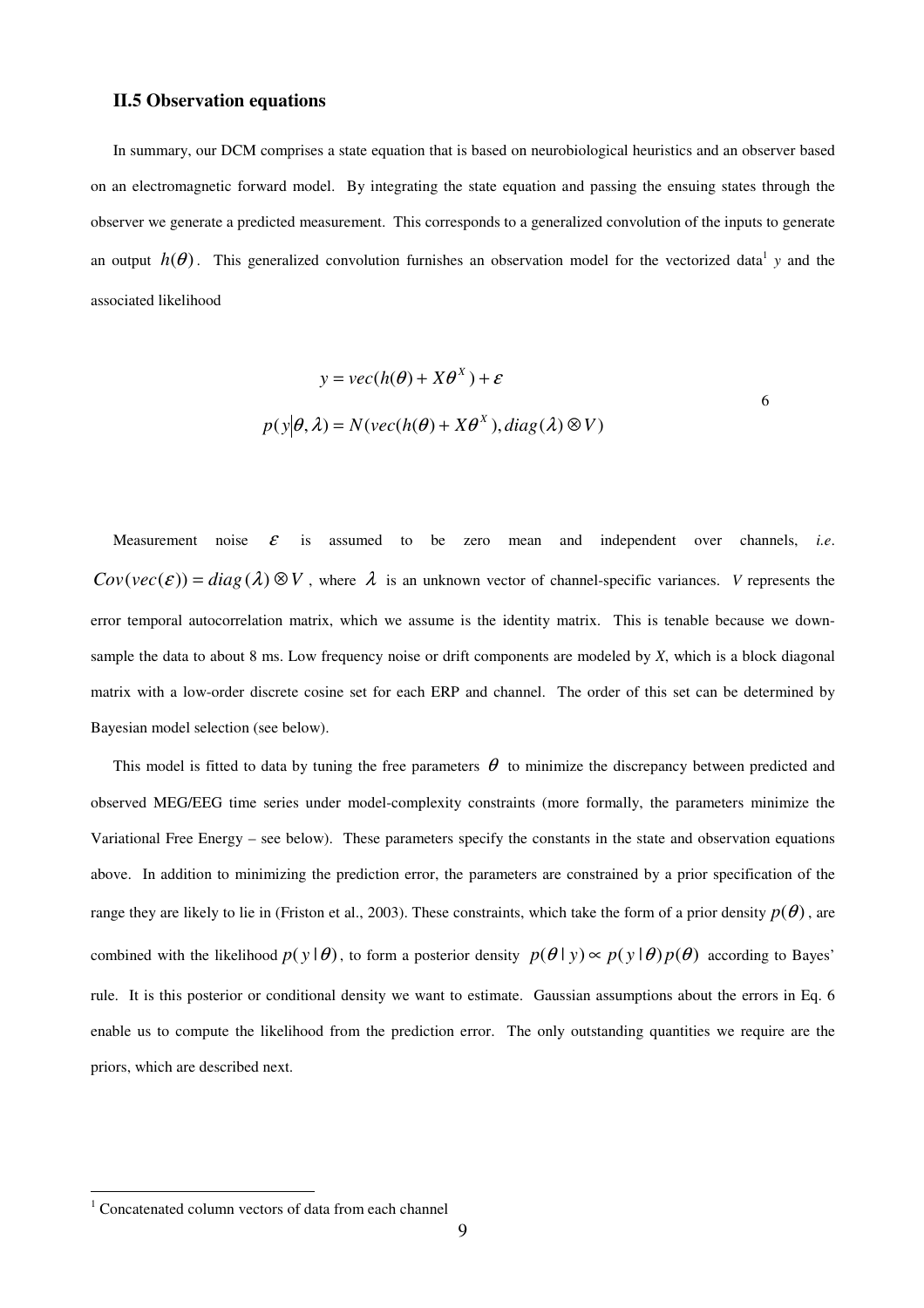# **II.6 Prior expectations**

The connectivity architecture is constant over peri-stimulus time and defines the dynamical behavior of the DCM. We have to specify prior assumptions about these constant parameters to estimate their posterior distributions. Priors have a dramatic impact on the landscape of the objective function to be extremized: precise prior distributions ensure that the objective function has a global minimum that can be attained robustly. Under Gaussian assumptions, the prior distribution  $p(\theta_i)$  of the *i*th parameter is defined by its mean and variance. The mean corresponds to the prior expectation. The variance reflects the amount of prior information about the parameter. A tight distribution (small variance) corresponds to precise prior knowledge.

 The parameters of the state equation can be divided into six subsets: (i) extrinsic connection parameters, which specify the coupling strengths among areas and (ii) intrinsic connection parameters, which reflect our knowledge about canonical micro-circuitry within an area. (iii) Conduction delays. (iv) Synaptic parameters controlling the kinetics within an area and (v) input parameters, which control the subcortical delay and dispersion of event-related responses. (vi) spatial parameters which determine the expression of the observable network state in the sensors. Critically, all the constants, apart from the spatial parameters, are positive. To ensure positivity we estimate the log of these constants under Gaussian priors, using the same prior distributions as in (David et al., 2005a). For the spatial parameters  $\theta^{pos}$ ,  $\theta^{mom}$  and  $\theta^{K}$  we use

#### Table 1: Prior densities for lead field parameters of the *i*th area.

$$
\theta_i^{pos} \sim N \left( \begin{pmatrix} x^{pos} \\ y^{pos} \\ z^{pos} \end{pmatrix} \begin{pmatrix} v_x^{pos} & v_{xy}^{pos} & v_{xz}^{pos} \\ v_x^{pos} & v_y^{pos} & v_{yz}^{pos} \\ v_{xy}^{pos} & v_y^{pos} & v_z^{pos} \end{pmatrix} \right)
$$

$$
\theta_i^{mom} \sim N \left( \begin{pmatrix} x^{mom} \\ y^{mom} \\ y^{mom} \end{pmatrix} \begin{pmatrix} v_x^{mom} & v_{xy}^{mom} & v_{xz}^{nom} \\ v_x^{nom} & v_{xy}^{nom} & v_{xz}^{nom} \\ v_{xz}^{mom} & v_y^{nom} & v_{yz}^{nom} \\ v_{xz}^{mom} & v_{yz}^{mom} & v_{z}^{mom} \end{pmatrix} \right)
$$

$$
\theta_i^K \sim N(1,1)
$$

The expectation of the location prior is usually given in mm in some standard brain space. In this paper, we use, if not otherwise specified, tight spherical priors of  $v_x^{pos} = v_y^{pos} = v_z^{pos} = 8$ *z pos y pos*  $v_x^{pos} = v_y^{pos} = v_z^{pos} = 8$  and 0 for the covariances. Although not employed in this paper, one can define location priors that have non-spherical distributions. This can be useful, if one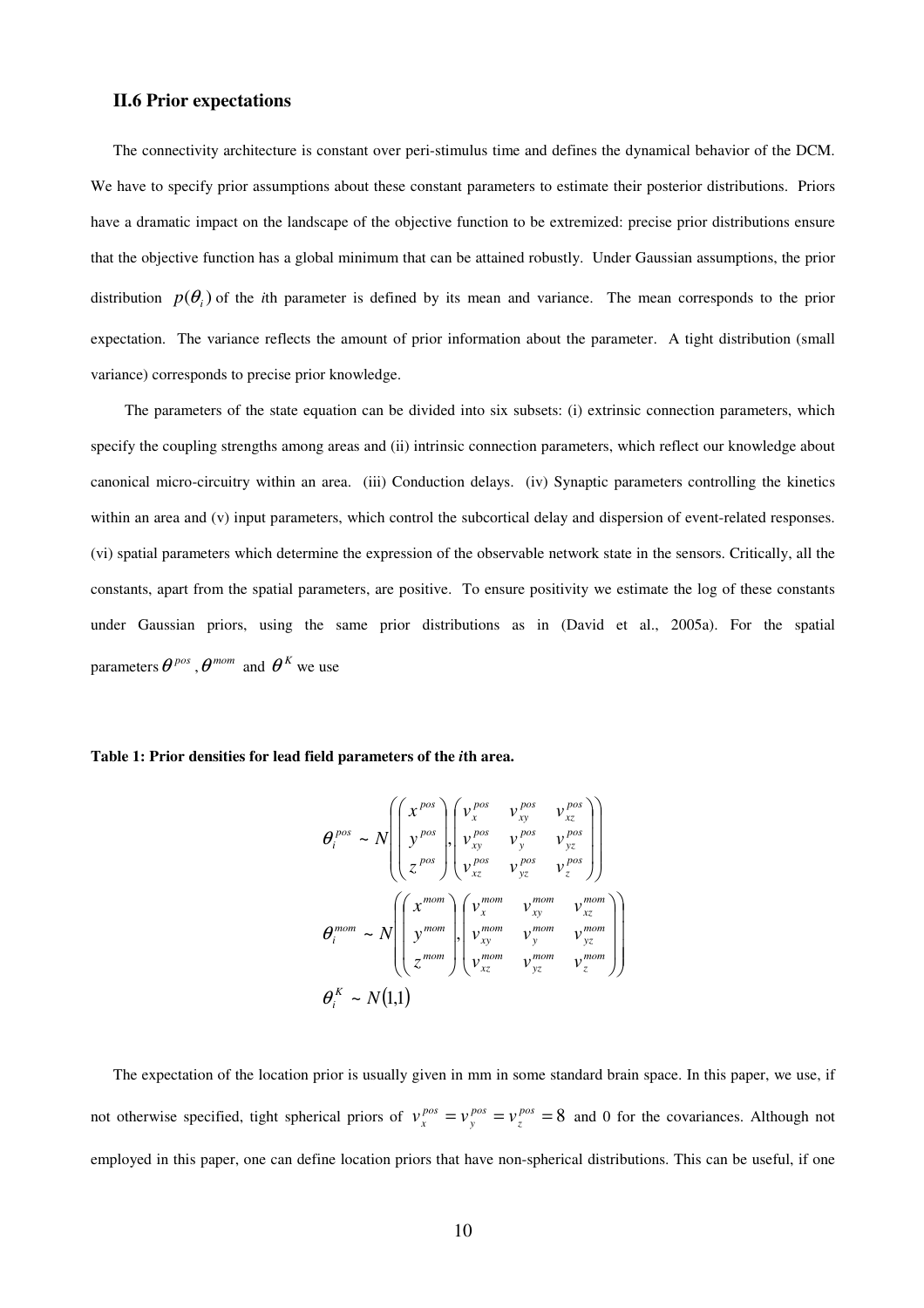expresses the location prior in terms of a 3D-ellipsoid<sup>2</sup>, not necessarily aligned with the imaging axes. Similarly, for the prior on the moment, one can use priors that point in one principal direction, while the other two directions have only small variances. In this paper, we use only spherical prior distributions. Note that the moment parameters are formulated as projections onto the three axes of stereotactic space. This parameterizes not only the orientation but also the magnitude of the dipole and therefore induces some redundancy with respect to the contribution parameter for each source. We have chosen to leave this redundancy in the parameterization because it allows for fixed dipole orientations without necessarily fixing the magnitude.

#### **II.7 Estimation, inference and model comparison**

For a given DCM, say model *m*; parameter estimation corresponds to approximating the moments of the posterior distribution given by Bayes rule

$$
p(\theta \mid y, m) = \frac{p(y \mid \theta, m) p(\theta, m)}{p(y \mid m)}
$$

The estimation procedure employed in DCM is described in (Friston, 2002). The posterior moments (conditional mean  $\eta$  and covariance  $\Sigma$ ) are updated iteratively using Variational Bayes under a fixed-form Laplace (*i.e.*, Gaussian) approximation to the conditional density  $q(\theta) = N(\eta, \Sigma)$ . This can be regarded as an Expectation-Maximization (EM) algorithm that employs a local linear approximation of Eq.6 about the current conditional expectation. The **E**-step conforms to a Fisher-scoring scheme (Press et al., 1992) that performs a descent on the variational free energy  $F(q, \lambda, m)$  with respect to the conditional moments. In the M-Step, the error variances  $\lambda$ are updated in exactly the same way. The estimation scheme can be summarized as follows:

#### Repeat until convergence

<sup>&</sup>lt;sup>2</sup> Note that an ellipsoid can also have one or two axes lengths close to zero to define a one or two dimension manifold <sup>2</sup> that contains the source.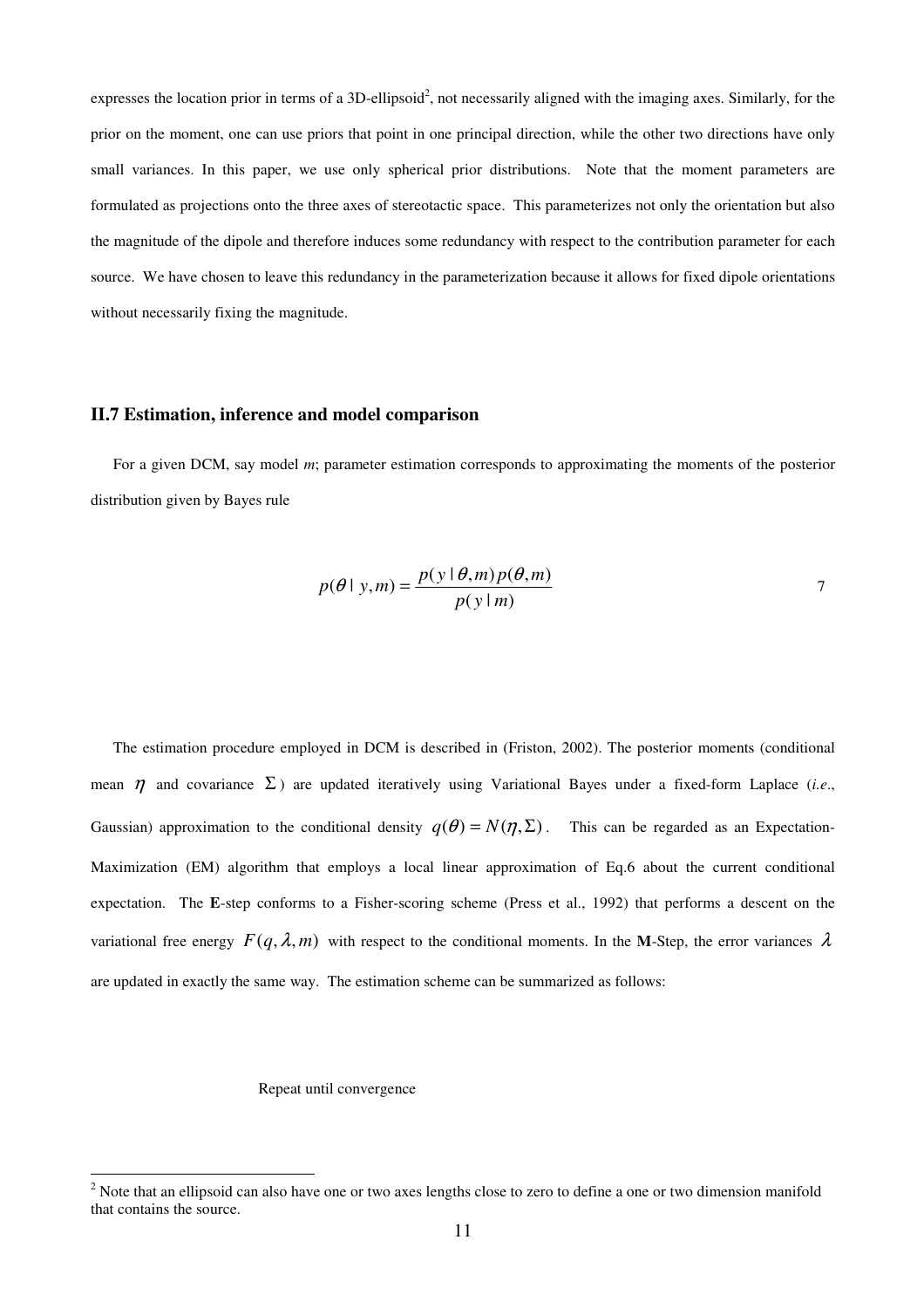$$
\mathbf{E} - \text{Step} \qquad q \leftarrow \min_{q} F(q, \lambda, m)
$$
\n
$$
\mathbf{M} - \text{Step} \qquad \lambda \leftarrow \min_{\lambda} F(q, \lambda, m) = \max_{\lambda} L(\lambda, m)
$$
\n
$$
F(q, \lambda, m) = \left\langle \ln q(\theta) - \ln p(y | \theta, \lambda, m) - \ln p(\theta | m) \right\rangle_q
$$
\n
$$
= D(q || p(\theta | y, \lambda, m) - L(\lambda, m))
$$

$$
L(\lambda, m) = \ln p(y | \lambda, m)
$$

Note that the free energy is simply a function of the log-likelihood and the log-prior for a particular DCM and  $q(\theta)$ .  $q(\theta)$  is the approximation to the posterior density  $p(\theta | y, \lambda, m)$  we require. The **E**-step updates the moments of  $q(\theta)$  (these are the variational parameters  $\eta$  and  $\Sigma$ ) by minimizing the variational free energy. The free energy is the divergence between the real and approximate conditional density minus the log-likelihood. This means that the conditional moments or variational parameters maximize the log-likelihood  $L(\lambda, m)$  while minimizing the discrepancy between the true and approximate conditional density. Because the divergence does not depend on the covariance parameters, minimizing the free energy in the **M**-step is equivalent to finding the maximum likelihood estimates of the covariance parameters. This scheme is identical to that employed by DCM for fMRI, the details of which can be found in (Friston et al., 2002;Friston et al., 2003).

Bayesian inference proceeds using the conditional or posterior density estimated by the EM algorithm. Usually this involves specifying a parameter or compound of parameters as a contrast  $c^T \eta$ . Inferences about this contrast are made using its conditional covariance  $c^T \Sigma c$ . For example, one can compute the probability that any contrast is greater than zero or some meaningful threshold, given the data. This inference is conditioned on the particular model specified. In other words, given the data and model, inference is based on the probability that a particular contrast is bigger than a specified threshold. In some situations one may want to compare different models. This entails Bayesian model comparison.

Different models are compared using their evidence (Penny et al., 2004). The model evidence is

$$
p(y|m) = \int p(y|\theta, m) p(\theta|m) d\theta
$$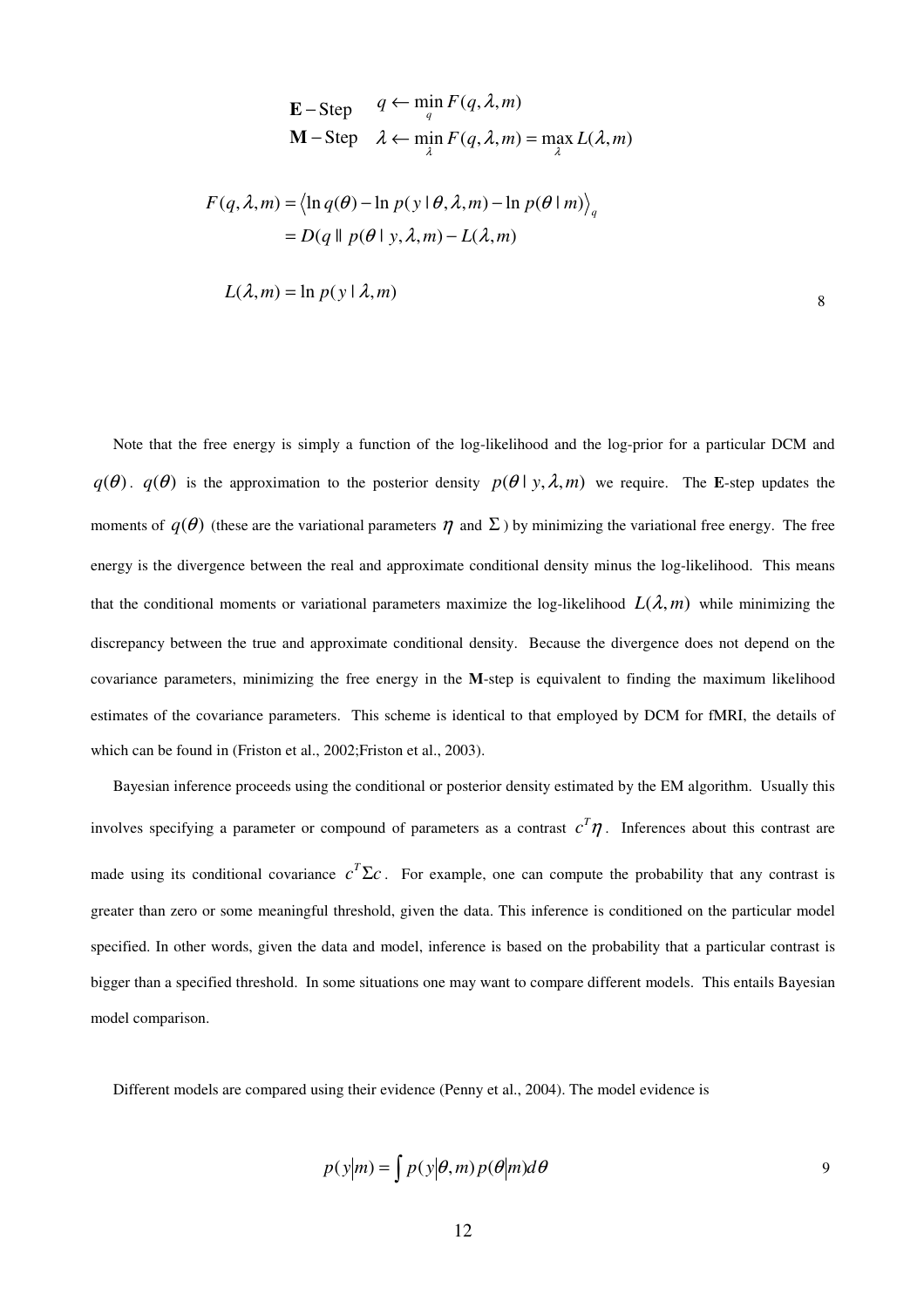Note that the model evidence is simply the normalization term in Eq. 7. The evidence can be decomposed into two components: an accuracy term, which quantifies the data fit, and a complexity term, which penalizes models with a large number of parameters. Therefore, the evidence embodies the two conflicting requirements of a good model, that it explains the data and is as simple as possible. In the following, we approximate the model evidence for model *m*, under the Laplace approximation, by

$$
\ln p(y|m) \approx \ln p(y|\lambda, m) \tag{10}
$$

This is simply the maximum value of the objective function attained by EM (see the **M**-Step in Eq. 8). The most likely model is the one with the largest log-evidence. This enables Bayesian model selection. Model comparison rests on the likelihood ratio of the evidence for two models. This ratio is the Bayes factor  $B_{ij}$ . For models *i* and *j* 

$$
\ln B_{ij} = \ln p(y|m = i) - \ln p(y|m = j)
$$

Conventionally, strong evidence in favor of one model requires the difference in log-evidence to be three or more.

#### **II.8 Summary**

A DCM is specified through its priors. These are used to specify (i) how regions are interconnected, (ii) which regions receive subcortical inputs, (iii) which cortico-cortical connections change with the levels of experimental factors and (iv) how the observable states express themselves spatially in the sensors. Usually, the most interesting questions pertain to changes in cortico-cortical coupling that explain differences in ERPs. Posterior distributed are estimated using an Expectation-Maximization algorithm that operates on the conditional distributions. After model estimation, we use the model evidence to compare alternative models. Typically, alternative models would be chosen to have different connectivity, different combinations of sources or different dipole location priors. Inference about a specific model is made using the posterior distribution of contrasts. We will illustrate the operational details in the following section.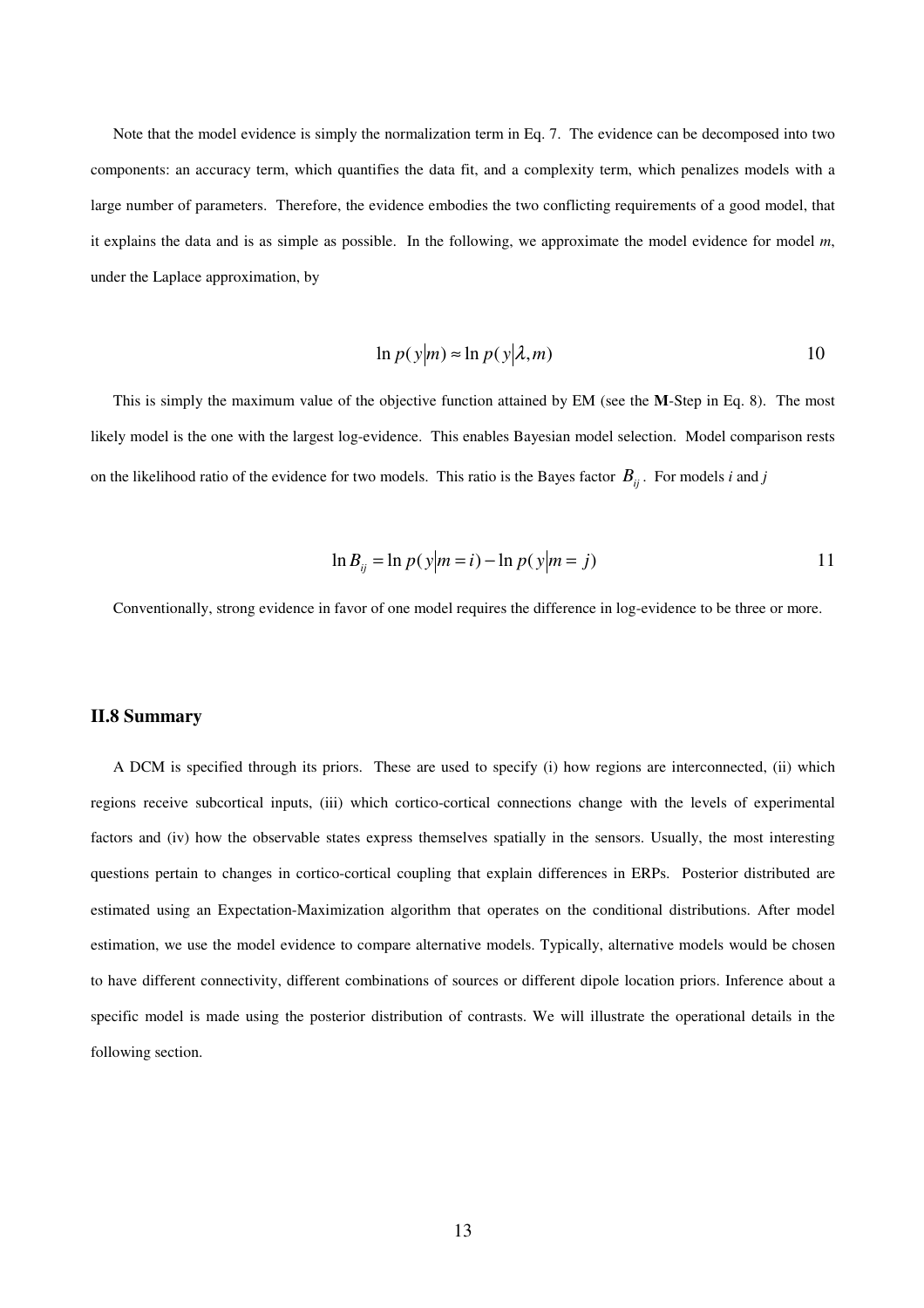### **III RESULTS**

In this section, we illustrate the use of DCM using two real ERP data sets. Furthermore, we use two synthetic ERP data-sets to show that DCM with a parameterized lead-field can furnish more accurate and robust coupling estimates and models with greater evidence. We use the first real data-set to address the face validity of the neuronal (*i.e*. coupling) parameter estimates and the second to look at the spatial parameters.

The first ERP was acquired using an oddball paradigm (David et al., 2005a). The data show a mismatch negativity (MMN) and P300 component in response to rare stimuli, relative to frequent (Debener et al., 2002;Linden et al., 1999). In this example, we attribute changes in coupling to plasticity underlying the learning of frequent or standard stimuli.

The second data are somatosensory evoked potentials (SEPs) following uni-lateral median nerve stimulation. For these data, we show that one can model the first 150 ms in peri-stimulus time with a 3-areas network including contralateral primary somatosensory cortex (SI) and bilateral secondary somatosensory cortices (SII). We use this model to cross-validate the estimated ECD orientations with the existing literature on SEPs.

An advantage of generative models is that it is easy to generate synthetic data. This can be achieved by integrating the system using parameters estimated from real data (the SEP data). Here we use the posterior means of the parameters and add noise generated using the estimated error covariance. This procedure provides realistic-looking synthetic data. Note that because we use subspace projection (sec. II.4), the synthetic data also exists in this lowdimensional space<sup>3</sup>.

In the first set of simulations, we illustrate that a DCM with (uninformative) zero-mean priors on dipole orientations can identify the true dipole moments with high precision. In the second simulation, we repeat the simulation, but specify priors whose mean deviate from the true parameters. We find that even with these ill-informed priors, DCM can recover the true spatial configuration of modeled sources. In contrast, a model that assumes the (inaccurate) leadfield, leads to sub-optimal results. These findings indicate that a lead-field does not have to be fully specified before fitting the full spatiotemporal data, but can be estimated simultaneously with the neuronal and connectivity parameters.

<sup>&</sup>lt;sup>3</sup> For visualization the data can be back-projected to the ERP measurement space.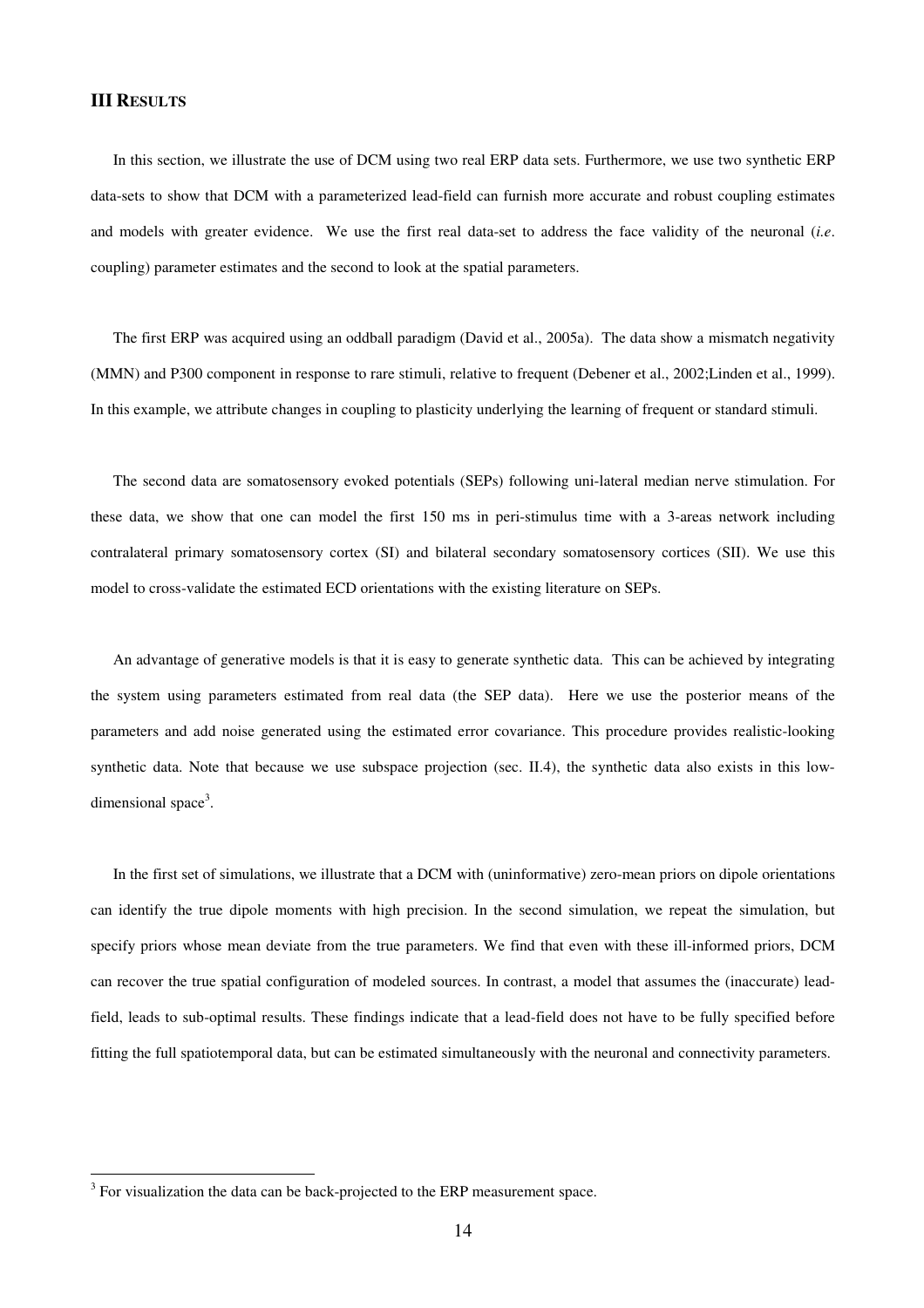# **III.2 ERP data**

#### III.2.1 Oddball data - Mismatch negativity

This single-subject data-set was acquired using 128 EEG electrodes and 2048 Hz sampling. Auditory stimuli, 1000 or 2000 Hz tones with 5 ms rise and fall times and 80 ms duration, were presented binaurally for 15 minutes, every 2 seconds in a pseudo-random sequence. 2000-Hz tones (oddballs) occurred 20% of the time (120 trials) and 1000-Hz tones (standards) 80% of the time (480 trials). The subject was instructed to keep a mental record of the number of 2000-Hz tones. Before averaging single trials between -100 to 500 ms in peri-stimulus time, data were referenced to mean activity, down-sampled to 125 Hz and band-pass filtered between 0.5 and 25 Hz. Trials showing ocular artefacts (~30%) and 11 bad channels were removed from further analysis.

The mismatch negativity was observed around 140 ms at frontal electrodes. Other late components, also characteristic of rare events, were seen in most frontal electrodes, centred on 250 ms to 350 ms post-stimulus. As reported classically, early components (*i.e.* the N100) were almost identical for rare and frequent stimuli.

We modeled the data between 8 and 496 ms in peri-stimulus time. We followed (David et al., 2005a) and constructed the following DCM (see Figure 1, left): an extrinsic (thalamic) input entered bilateral primary auditory cortex (**A1**) which was connected to ipsilateral orbitofrontal cortex (OF). In the right hemisphere, an indirect forward pathway was specified from **A1** to **OF** through the superior temporal gyrus (**STG**). All these connections were reciprocal. At the highest level in the hierarchy, **OF** and left posterior cingulate cortex (**PC**) was laterally and reciprocally connected.

We found that this model is potentially over-parameterized when using all six parameters per dipole (see Discussion). To add more constraints and reduce the number of parameters, we assigned all dipole locations to their anatomically designated area (Figure 1) with a zero-variance prior. Similarly, we assumed the orientations of the primary auditory cortices to be known. These were derived with an auxiliary analysis using just two ECDs (bilateral auditory cortices) modeling the first 140 milliseconds of the data. The assumption underlying this procedure is that the temporal component around 100 ms (N100) is nearly exclusively generated by primary auditory cortex. This approach is often used in classical dipole fitting (Valeriani et al., 2001). Alternatively, we could have specified priors based on ECD fits of the N100 component reported in the literature. The prior distribution of the orientations of the four remaining dipoles (12 parameters) was non-informative with zero mean and variance of 2mm.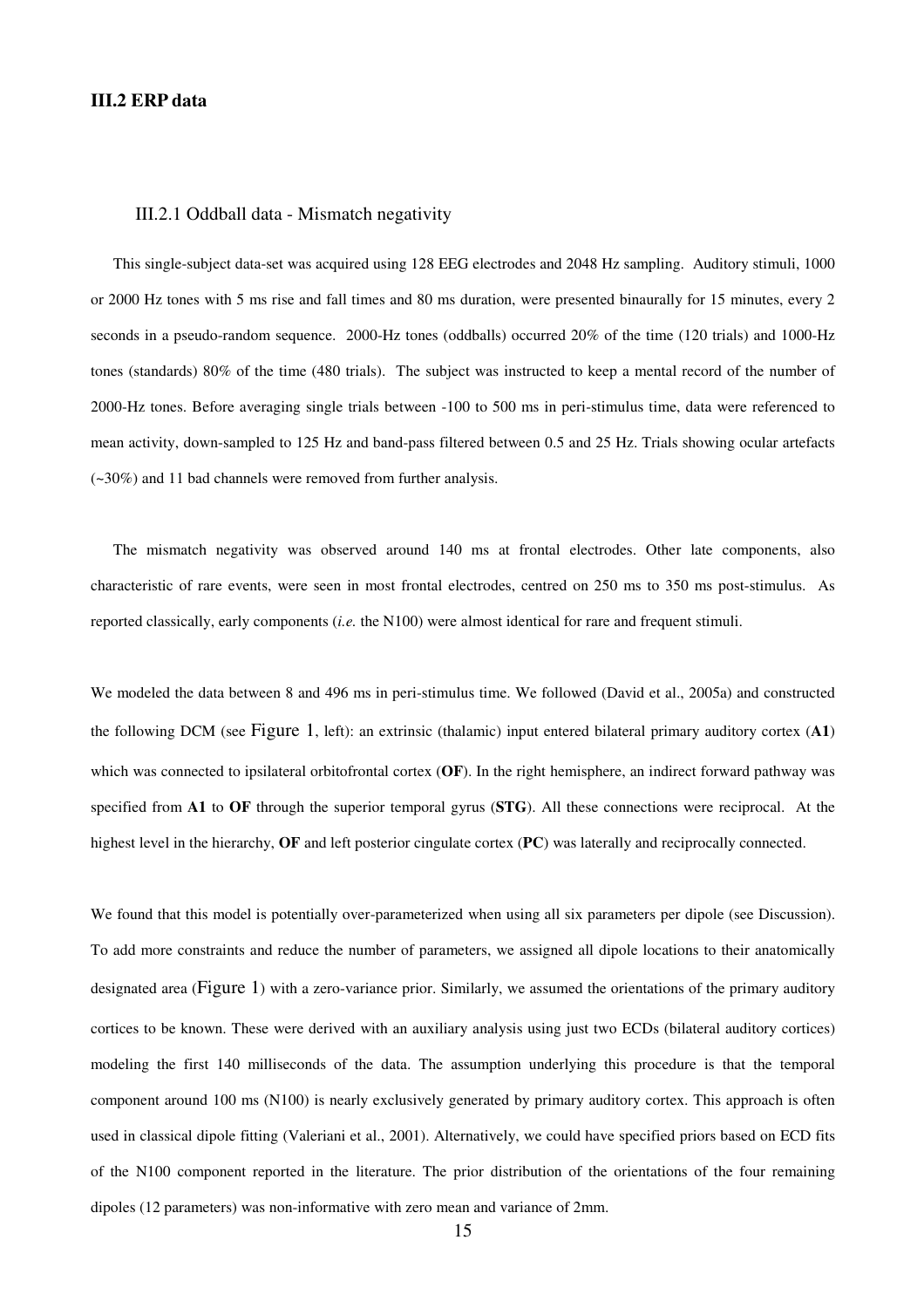After projecting the data to its first three spatial eigenvectors, we created three DCMs that differed in terms of which connections could show putative learning-related changes. The three models allowed changes in forward **F**, backward **B** and forward and backward **FB**. The log-evidences for a Bayesian model comparison (Penny *et al.* 2004) were - 852.67 (**F**), -898.96 (**B**), -846.10 (**FB**), i.e., there is strong evidence for the **FB** model. In Figure 2 (left), we show the conditional estimates and posterior confidences for this model. They reveal a profound increase, for rare events, in several connections. We can be over 95% confident that these connections increased. In Figure 1 (right), we show the conditional means of the dipole locations and orientations overlaid on an MRI template. The numbers alongside each connection are the estimated coupling-gain during oddball processing.

In summary, this analysis suggests that a sufficient explanation for mismatch responses is an increase in connectivity, in particular to and from primary auditory cortex. This could represent a failure to suppress prediction error induced by unexpected or oddball stimuli, relative to predictable or learned stimuli, which can be predicted more efficiently.

### III.2.1 Median nerve stimulation - Sensory evoked potentials

We now present a DCM of data generated by a neuronal network that has been well characterized in terms of its spatial deployment: The sensory evoked potential in response to a median nerve stimulus. We model only the first 150 ms of the response because we assume that, at early peri-stimulus times, the response can be modeled by fewer areas than in later peri-stimulus times, when higher areas may come into play. We model just the response to a median nerve stimulus. In the present context this is interesting for cross-validation purposes, because there is substantial literature on ECD modeling of SEPs using either EEG or MEG, (Lin and Forss, 2002;Mauguiere et al., 1997;Valeriani et al., 2001).

The data were pre-processed using the current version of Statistical Parametric Mapping (SPM5b). Before averaging, the data were epoched between -100 to 150 milliseconds, down sampled to 200 Hz, filtered between 0.5 and 35 Hz and thresholded at 100 µV (removing ca. 30% of all single trials). Five bad channels were removed from analysis. The ERP is shown in Figure  $3$  (middle). With DCM, we modeled peri-stimulus time  $5$  to 150 ms of one condition, right median nerve stimulation.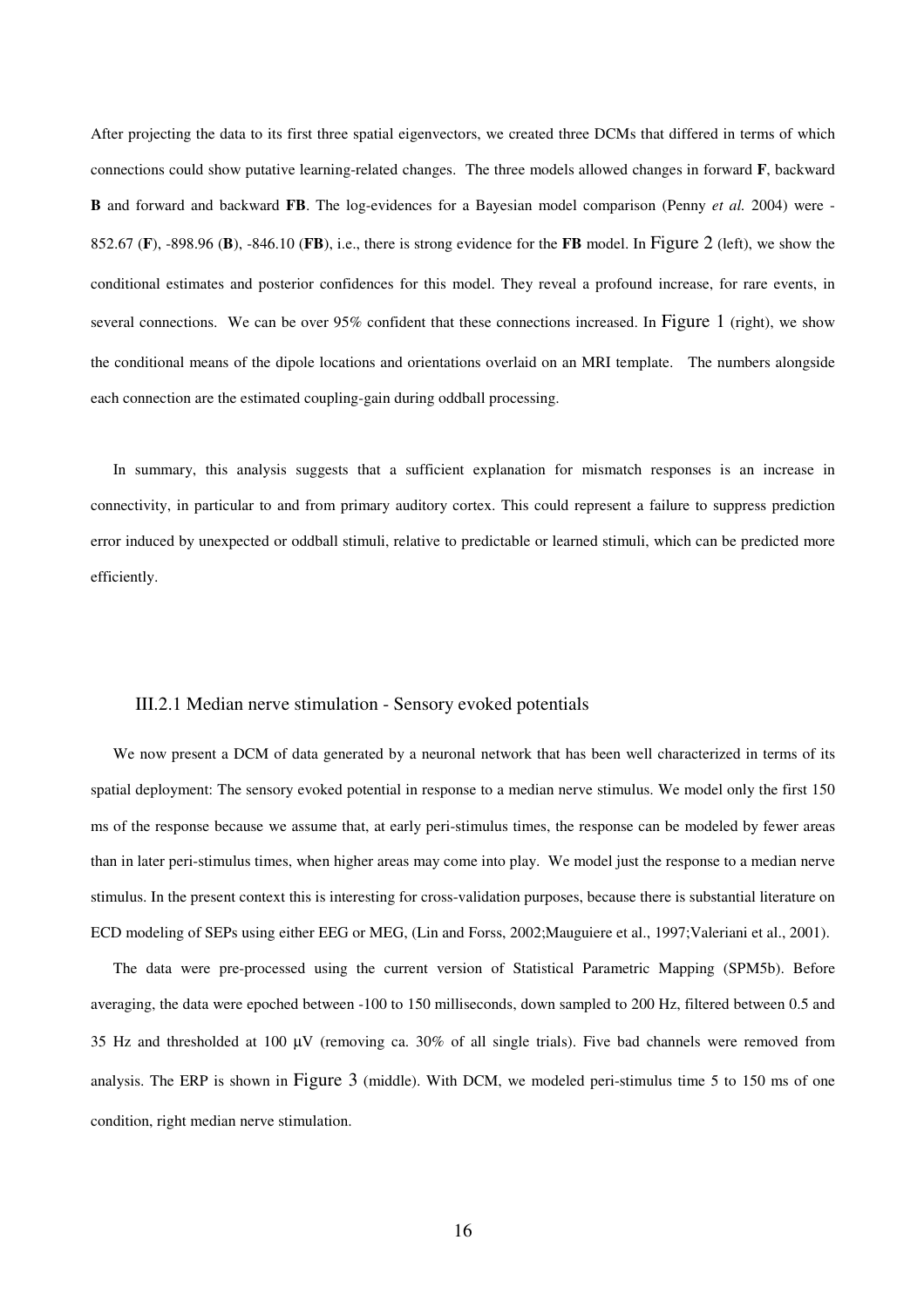We assumed three areas generated the SEP: Contralateral SI (cSI), and bilateral SII (cSII and iSII). Exogenous input is received by cSI after passing through subcortical structures. We model forward and backward connectivity between contralateral SI and SII with lateral, reciprocal connections between the SII cortices. The structure of this neuronal network or graph is shown in Figure 5 (right).

For analysis, we projected the data to a three-dimensional subspace spanned by the principal eigenvariates (see Figure 4 for the corresponding eigen- or spatial modes). The components capture 95.04% of the data's variance. For all three dipoles, we used strong priors on location (prior variance of 8 mm<sup>2</sup>) based on findings of Mauguiere et al. (1997a). In MNI space, we specified the following coordinates:  $[0, 50, 45]$  for cSI,  $[20, 40, 10]$  for cSII, and  $[20, -40,$ 10] for iSII.

In Figure 5, we show the near-perfect fit to the projected data (left), and the reconstructed source activities (right). The early response around 40 ms is modeled nearly exclusively by contralateral SI. The activity from cSI feeds forward to cSII, which contributes to the component around 80 ms, with smaller contributions from the other two areas. The component peaking at 115 ms is generated mainly by both SII areas. The connectivity estimates reveal a strong interaction between areas: The forward connection strength from cSI to cSII is 27.68 (with a conditional confidence of 100% in the coupling being greater than zero). The backward connection from cSII to cSI is 2.67 (100%). The lateral connection from cSII to iSII is 3.57 (99%). The reverse connection from iSII to cSII is apparently not engaged, with a conditional expectation of 0.95 (53%).

In terms of the spatial configuration of these sources; the conditional mean of two delays on extrinsic connections deviated considerably from their prior mean of 16 ms. The intra-hemispheric connection from cSI to cSII had a propagation delay (conditional mean) of 6.53 ms, and the lateral, inter-hemispheric connection from cSII to iSII of 50.44 ms. The precisions of these estimates were high as indicated by the conditional variances of 0.008 (cSI -> cSII) and 0.029 (cSII -> iSII). These delays lie in a physiologically plausible range and point to the possibility of estimating propagation or conduction delays from ERP/ERF data (see Discussion).

The conditional means of the dipole orientations are shown in Figure 5. It is pleasing to note that all three dipole orientations are very close to the ones reported in (Mauguiere et al., 1997), see their Figure 2. This result speaks to the face validity of the current DCM approach.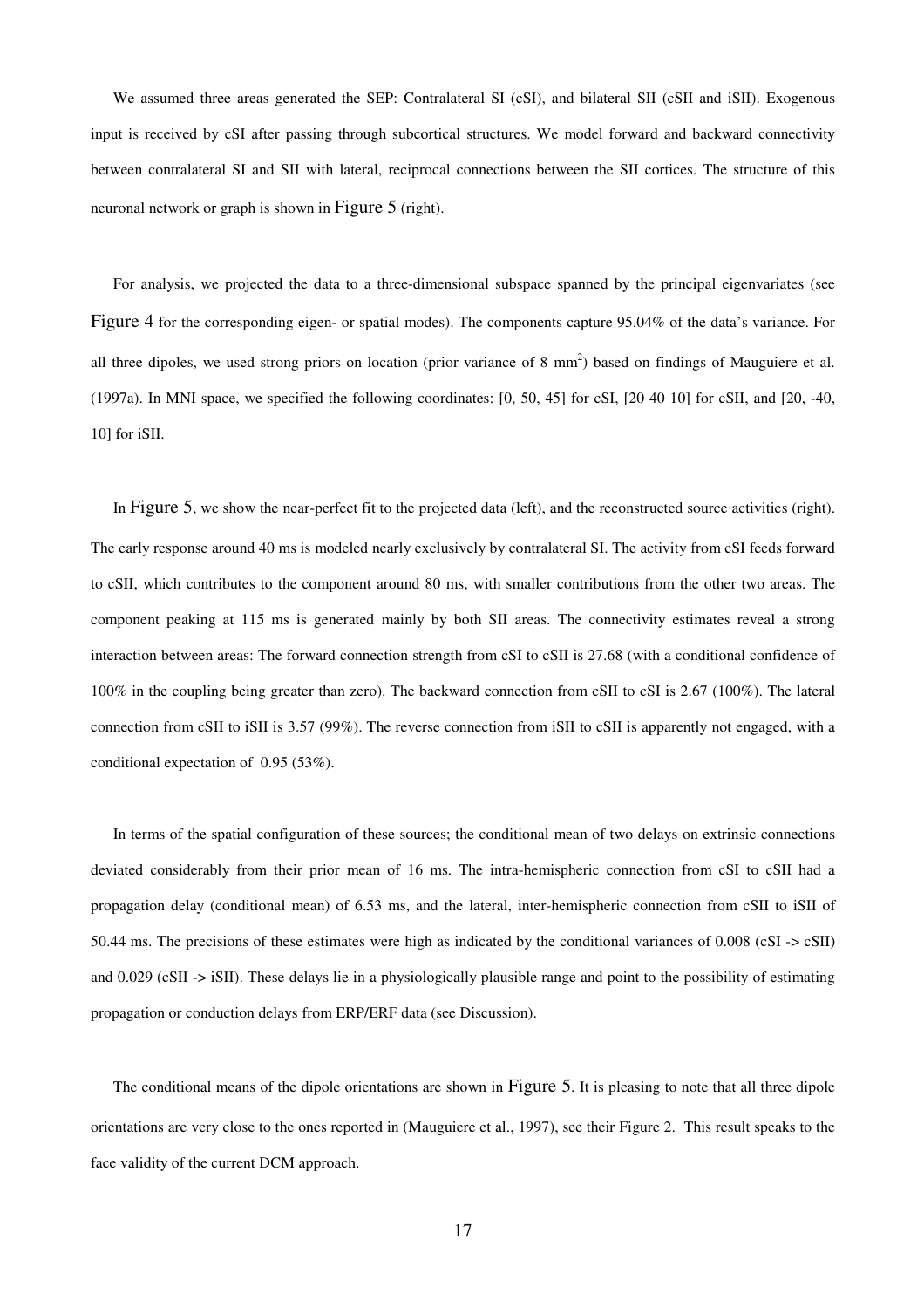Note that, in our data, there is little evidence of an N20 component, which is usually seen in median nerve stimulation experiments. The reason is that the N20 is a high-frequency response component and our specific preprocessing removes very high-frequency components. We used this processing for reasons of computational expediency, because we were interested mainly in low-frequency component. However, one can see some evidence of the N20 (Figure 3), but it is not fitted well. The likely reason is that the subspace used to reduce the dimensionality of the data did not span these early, high frequency spaces. We will assess models of the early-latency components like the N20 in future work looking at the effects of pre-processing and dimension reduction.

## **III.1 Simulations**

#### III.2.1 True lead field

In this simulation, we added noise to the systems response generated using the conditional means of the above SEP DCM. We specified two different models. The first used the true lead-field as known and fixed *i.e*. all dipole parameter distributions have zero prior variance with expectations equal to the true parameters (see Figure 5 for true locations and orientations). The second model has, for each dipole, informed, tight priors on the location and uninformed, broad priors on the moment parameters. For the locations, we used the true parameters as prior mean with prior variances of 8. For the orientation priors, we used means of zero with variances of 8. For both models, the prior for the contribution matrix *K* was set to its prior expectation of the identity matrix. The purpose of this simulation pair was to show that one can still obtain precise conditional estimate of neuronal parameters without knowing the spatial orientation of the sources.

We modeled the synthetic data in its space of the first three modes of the original data. As expected, the 'known lead-field' model fits the data extremely well (plot not shown). All parameter estimates, including the coupling and intra-area parameters, are close to the true values. This means that all parameters can be recovered from the data when the spatial forward model is accurate and known. The log-evidence for this model was -273.96.

For the second model with unspecified orientations, the connectivity estimates are close to their true values. The estimated lead-field is also very close to the true lead-field. The log-evidence for this model was -292.53. The lower model evidence reflects the use of more parameters. The dipole orientation estimates are most interesting, because we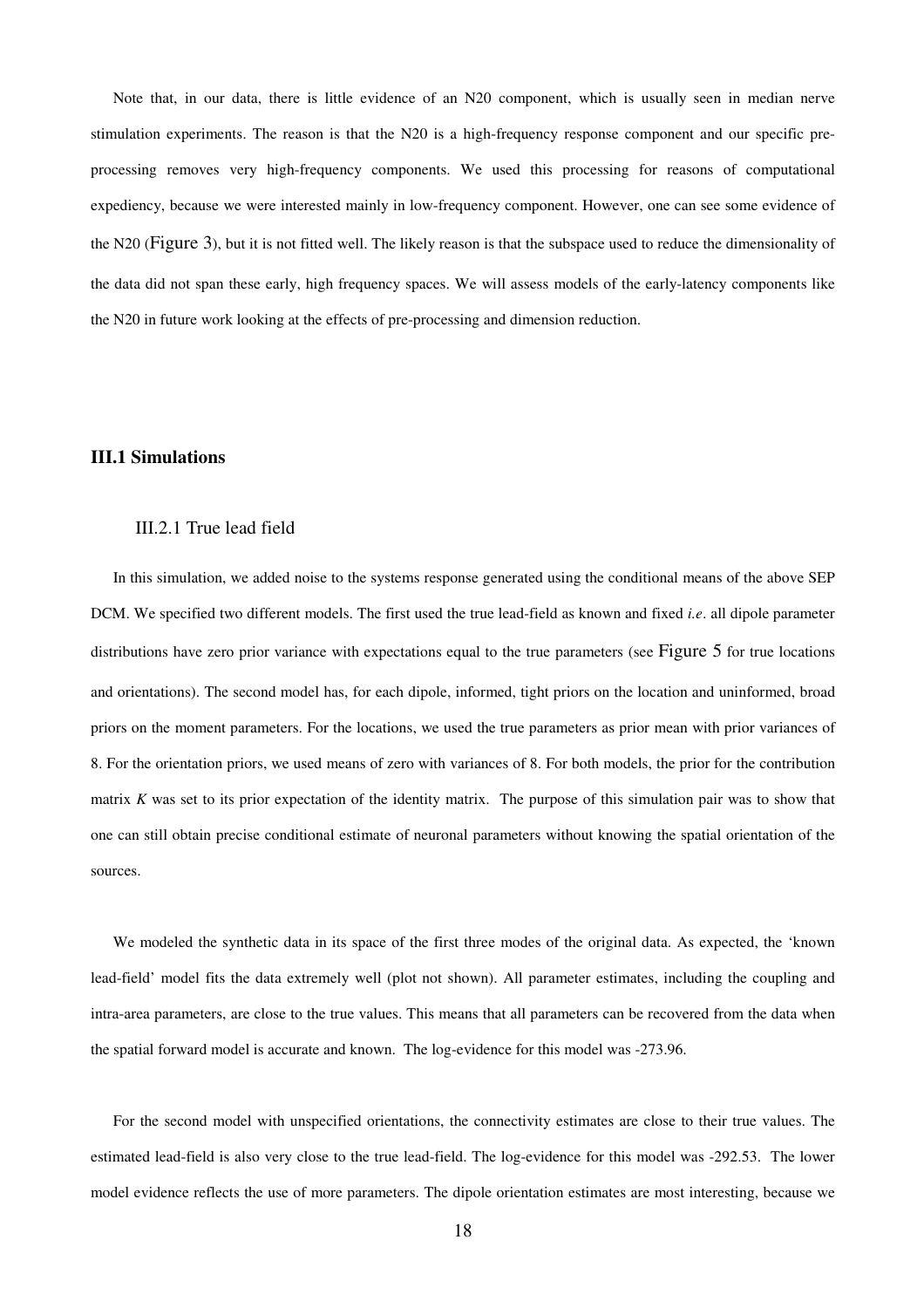used a broad zero mean prior on these. The error (converted to angles around axes in degrees) ranged between 0.1 to 13.8 degrees (see Table 2). These deviations are small and do not change the overall shape of the lead-field. In summary, one can estimate not only coupling parameters from the data, but also, simultaneously, important lead-field parameters like the moment of equivalent current dipoles.

|         | cSI  | cSII | iSII |
|---------|------|------|------|
| Angle x | 4.4  | 3.1  | 10.8 |
| Angle y | 13.8 | 1.0  | 5.2  |
| Angle z | 4.1  | 0.1  | 3.3  |

**Table 2: First simulation: deviations of dipole orientations of contralateral SI/SII and ipsilateral SII from true orientations (angles around axes in degrees).** 

#### III.2.2 False lead field

In these simulations, we generate synthetic data as above. However, this time, the prior expectation of the orientation parameters deviates from the true parameters (a relative rotation of 60 degrees of all dipoles around the xaxis). The first model uses zero variance priors as before, and a prior mean that now embodies false assumptions about the lead-field. The second model has the same priors except that we acknowledge prior uncertainty about the orientations by using prior variances of 8. The purpose of this pair of simulations was to show that failing to properly encode prior uncertainty can lead to a low model evidence and low-confidence estimates of coupling parameters that are biased by conditional dependencies among the parameters.

The first model, as expected, cannot retrieve the true coupling parameters from the data, because the spatial model is not the true lead field. For example, the conditional mean of the forward connectivity from cSI->cSII is 8.99 (true: 24.34) and of backward cSII->cSI is 1.20 (true: 3.57). The log-evidence for this model is -573.31. This is much lower than for the final model, which accurately estimates the connectivity parameters and the lead-field parameters (see Table 3), with a log-evidence of -249.83.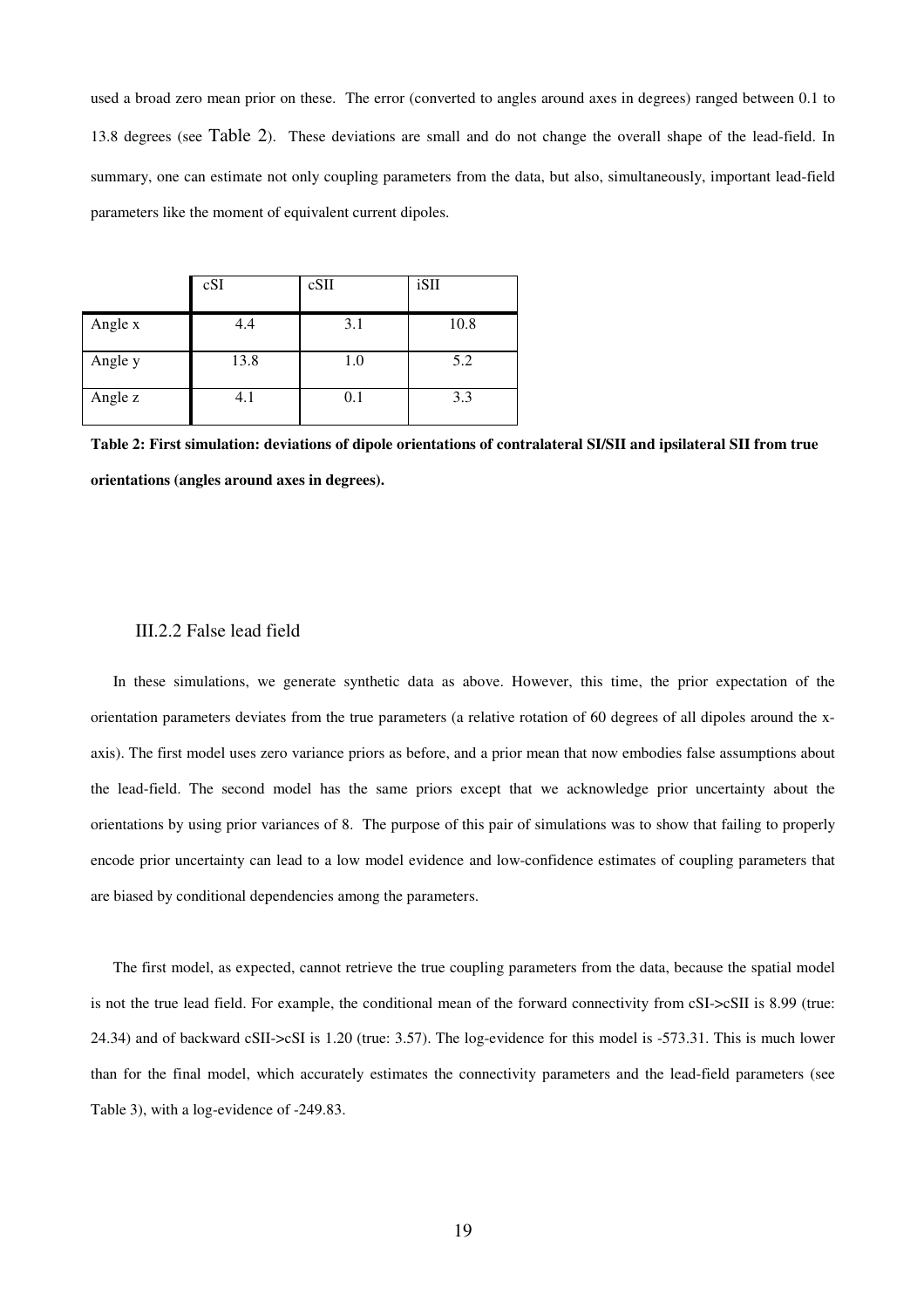|         | cSI | cSII | iSII |
|---------|-----|------|------|
| Angle x | 1.3 | 1.8  | 0.9  |
| Angle y | 3.3 | 9.7  | 6.6  |
| Angle z | 3.5 | 2.0  | 3.2  |

**Table 3: Second simulation: deviations of dipole orientations of contralateral SI/SII and ipsilateral SII from true orientations (angles around axes in degrees).** 

### **IV DISCUSSION**

In this paper, we have presented dynamical causal modeling (DCM) for event-related potentials and fields using equivalent current dipole models. We have shown that this Bayesian approach can be used to estimate parameters for a generative ERP model. Importantly, one can estimate, simultaneously, source activity, extrinsic connectivity, its modulation by context, and spatial lead-field parameters from the data. An alternative view of DCM for ERP/ERF is to consider it a source reconstruction algorithm with biologically grounded temporal constraints. We have used simulated and real ERP data to show the usefulness and validity of the approach. Although we have not applied DCM to ERF data in the present paper, we note that the model can be adapted to ERFs by adjusting the electromagnetic component of the forward model.

DCM embodies several advantages over existing approaches. To start with, the generative model describes the full spatiotemporal data after projection to a low-dimensional subspace. Importantly, a single parameter estimation encompasses all the model parameters. This is in contrast to classical ECD fitting approaches, where dipoles are sequentially fitted to the data interactively using user-selected periods and/or channels of the data (Valeriani et al., 2001). Classical approaches must proceed in this way, because there is usually too much spatial and temporal dependency among the sources to identify the parameters precisely. With our approach, we place temporal constraints on the model that are consistent with the way signals are generated biophysically. As we have shown above, these allow the simultaneous fitting of multiple dipoles to the data.

Furthermore, we can specify priors for all parameters. This informs the model about our belief concerning the parameters. With respect to lead-field parameters, we used zero mean priors for the dipole moments. These are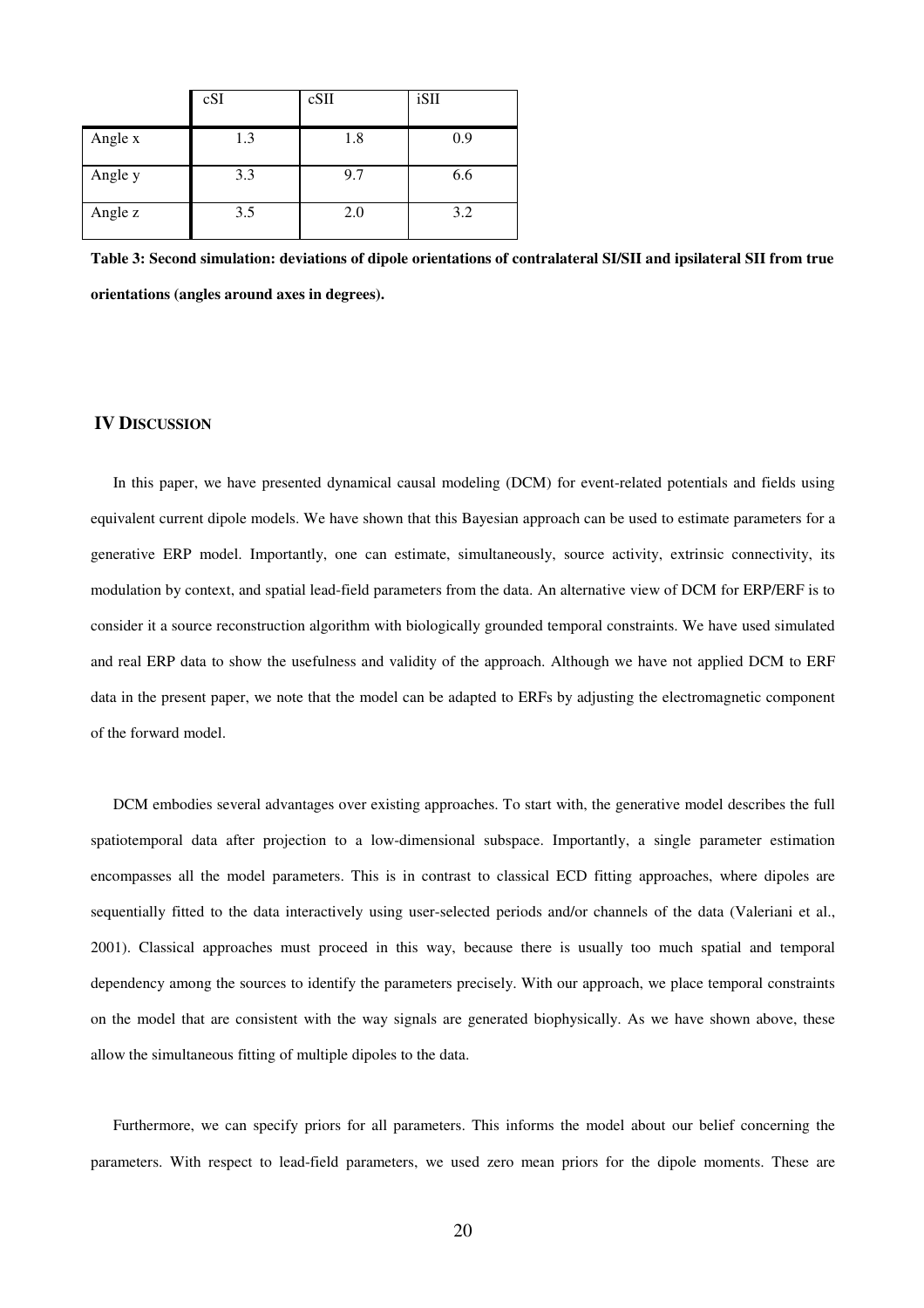uninformative priors, *i.e*., we use the data to estimate orientations. For location parameters we used priors with a high precision, *i.e*., we have a strong belief about where areas should be located. We return to this issue below.

One output of the DCM is the conditional density of the parameters. This can be used to express certainty about the parameter estimates. For example, if we find that the posterior variance of a dipole's moment is much smaller than its prior variance, we can be certain about its orientation. As illustrated above we use Bayesian confidence intervals to express this certainty. The computation of these confidence intervals can be seen as a by-product of the Expectation-Maximization algorithm, which uses the Jacobian of the model parameters (i.e. how changes in the parameters are expressed in measurement space). Other methods that do not use this first-order approximation typically use Monte-Carlo and parametric bootstrap methods for the computation of dipole confidence intervals (Braun et al., 1997;Fuchs et al., 2004).

As a Bayesian technique, DCM computes the model evidence. As we have shown above, we can use model evidences of competing models to assess which is the most likely given some data. Model comparisons are important, because they can be used to answer questions about how the data were generated. For example, in the oddball data, we found strong evidence for a network with extensive stimulus-dependent forward and backward connectivity, as opposed to a network with changes in feedforward connections only.

We used the equivalent current dipole (ECD) model, because it is analytic, fast to compute and a quasi-standard when source-reconstructing ERP or ERF data. However, the ECD model is just one candidate for spatial forward models. Given some parameterisation of the lead-field, one can use any spatial model in the observation equation (Eq. 4). A further example would be some linear distributed approach (Baillet and Garnero, 1997;Phillips et al., 2002), where a 'patch' of dipoles, confined to the cortical surface, would act as the spatial expression of one area. Possible parameters include the extent of the patch and location on the surface. With DCM, one could use different forward models for different areas in a single model (hybrid models). For example, one could employ the ECD model for early responses while using a distributed forward model for higher areas.

An advantage of the ECD model is that there is no need for structural information from magnetic resonance imaging (MRI). In practice, this means that a full DCM analysis can proceed automatically in less than an hour. In contrast, linear distributed methods often rely on surface tessellation of the individual's MRI, which can be time consuming, even if automated. The drawback of the ECD model is a potentially less accurate localization and a failure to model distributed, non-dipole like responses. However, note that dipole models for MEG are seen, with respect to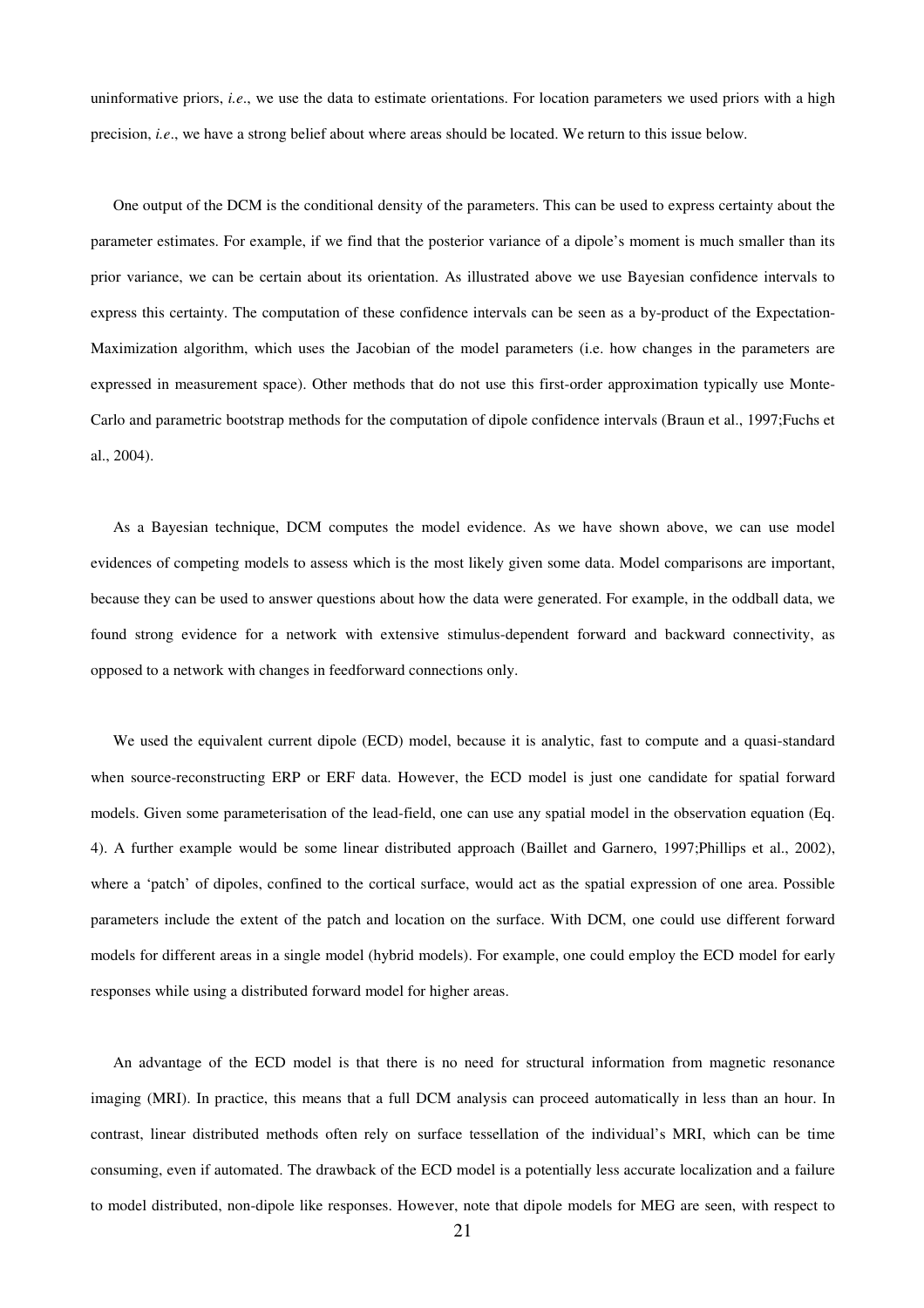localization error, as an adequate alternative to realistic boundary element methods (Darvas et al., 2004;Leahy et al., 1998). Furthermore, with DCM, exact localization is not necessarily the primary goal. Our experience suggests that precise Bayesian inversion only requires each ECD is located roughly in some designated anatomical region. Also, as found by other authors, dipole parameters can identified precisely if neighboring areas have different orientations, *e.g*., (Forss et al., 1996).

An important observation is that, after projection to a few spatial modes, the orientation of the dipoles matters more than their location for modeling the data. By this we mean that the conditional precision for orientation is much higher than for the location parameters. Intuitively, the orientation determines most of the topology of a dipole's spatial expression in sensor-space. Therefore, with the first few modes of the data, orientation can be estimated with high precision, whereas we cannot determine location from the reduced data. However, this is not an issue with typical DCM studies, because the location of each dipole is implicit in the hypothesis (i.e., graphical model) the DCM represents. Locations can be derived from the literature (EEG/MEG, fMRI, PET). Note that a critical advantage of the present approach is that one can use model comparison to select the best model among different, plausible networks. In the present paper, we used tight priors on location. On basis of Bayesian model comparison using models with and without tight location priors, we recommend fixing dipole locations, *i.e.*, to treat them as known with zero prior variance. For the orientations, we suggest uninformative priors (see previous section). In cases where one wishes to use further spatial constraints one can use informative priors on orientation. Such priors could be derived from the literature, in particular for early- and medium-latency responses (< 200 ms), for which the inter-subject variance of dipole parameters seems to be low, e.g. (Forss et al., 1996), see their Fig. 4. In summary, our intuition based on Bayesian model selection and inversion is that the data contains relatively little information about the location of sources but are very sensitive to their orientation. This means that questions that are framed in terms of sources with known [roughly] location are more likely to be answered with conditional certainty.

The number of SVD components chosen for dimension-reduction is user-dependent. One reason to perform a subspace projection is to make the DCM approach computationally efficient or rather, computationally feasible with high-density EEG or MEG measurements (128 to 300 channels). However, another reason to remove modes is that they cannot be modeled. For example, modes can contain artefacts, or activity from non-modeled higher areas. With the data described here, we found that our model is usually good at explaining up to the first 3-4 SVD components, especially for medium-latency peri-stimulus times. Typically, these components represent around 80-95% of the data's variance and are a sensible representation of the evoked response. One way of explaining more of the data is to add more areas. For instance, with the SEP data we could have added areas located in the parietal cortex or frontal areas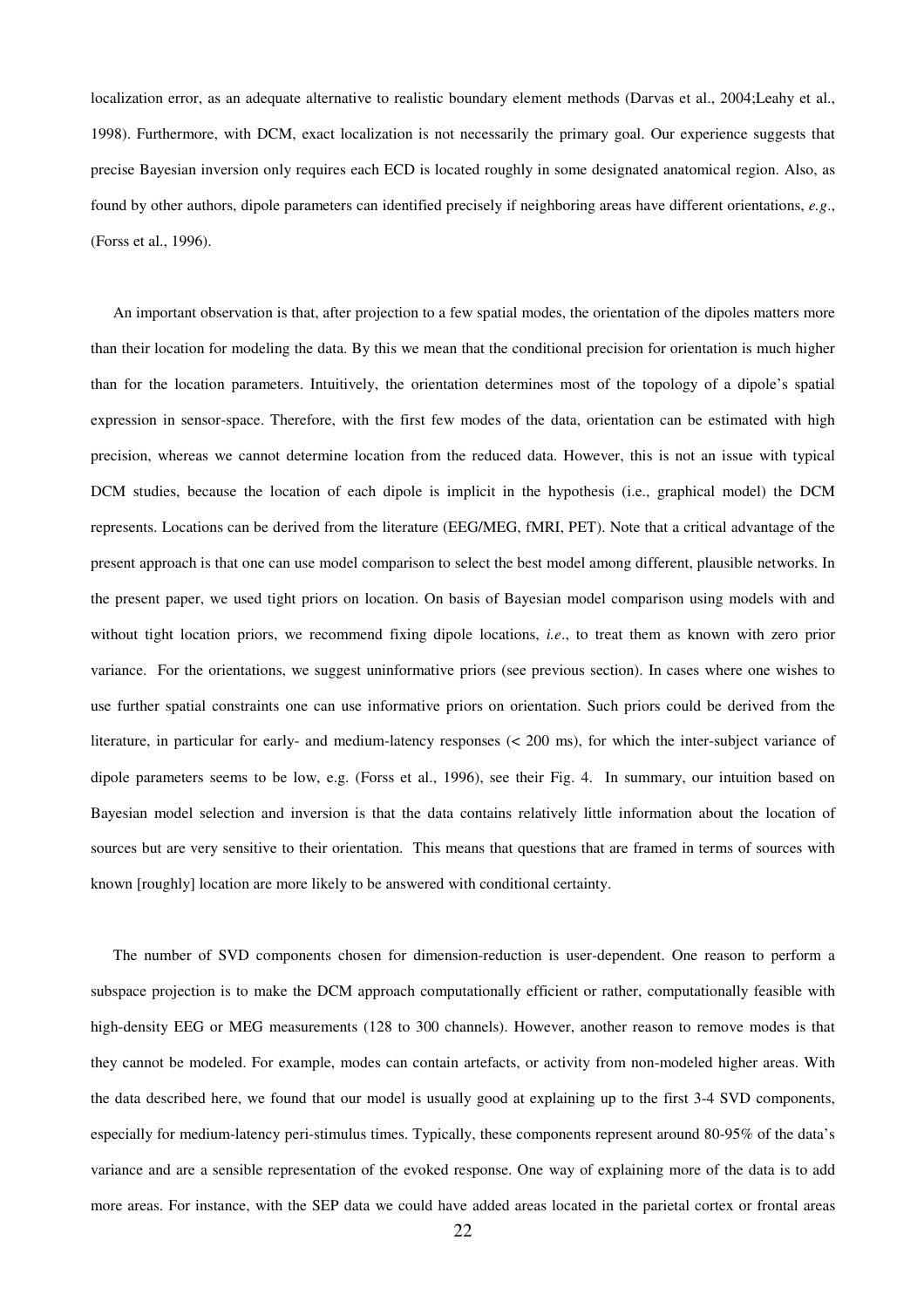(Mauguiere et al., 1997) to make a more accommodating model, especially at later peri-stimulus times. However, such an approach does not necessarily lead to higher model evidence because of the increased model complexity. Another way of potentially improving the model is to use generative models of typical artefacts; e.g., muscular or ocular artefacts. However, such models are difficult to formulate because of their inherent physical complexity and variable expression over subjects and acquisition settings. In this situation, a good approach is to rely on a generic blind deconvolution algorithm and separate the data into components of interest and no interest. In this paper we have used singular value decomposition. One can also consider independent component analysis (ICA) which provides a more constrained decomposition of the data (Makeig et al., 1997;Tang et al., 2005).

We have shown it is possible to use DCM to estimate propagation delays between cortical areas. For these delays, we chose a prior mean of 16 ms. For the SEP data, the delay between cSI->cSII was estimated as 6 ms, and the delay from cSII->iSII as 50 ms. These estimates seem plausible given the trans-callosal connection between the SII cortices. Delay estimation is used for routinely diagnostic purposes. For example, the latency of the N20 component of the SEP measured on the scalp is used to make clinical inferences about the conduction delay from the periphery to the somatosensory cortex. At the sensor level, delay estimation of this sort is difficult at later peri-stimulus times, for which the responses of multiple areas overlap in time and space. DCM can provide estimates of inter-area delays, because it is informed about this spatiotemporal dispersion.

# **CONCLUSION**

DCM is useful for estimating connectivity in a hierarchical network based on evoked responses measured with EEG and MEG data. The parameterization of the lead-field using equivalent current dipoles results in an accurate and robust estimation of both connectivity and dipole parameters. One can view DCM for evoked responses as a source reconstruction approach with temporal, physiologically informed constraints.

#### **ACKNOWLEDGMENTS**

 This work was supported by the Wellcome Trust. We thank Akaysha Tang and Felix Blankenburg for valuable discussions and Robert Oostenveld for providing us with his Matlab implementation of ECD forward models.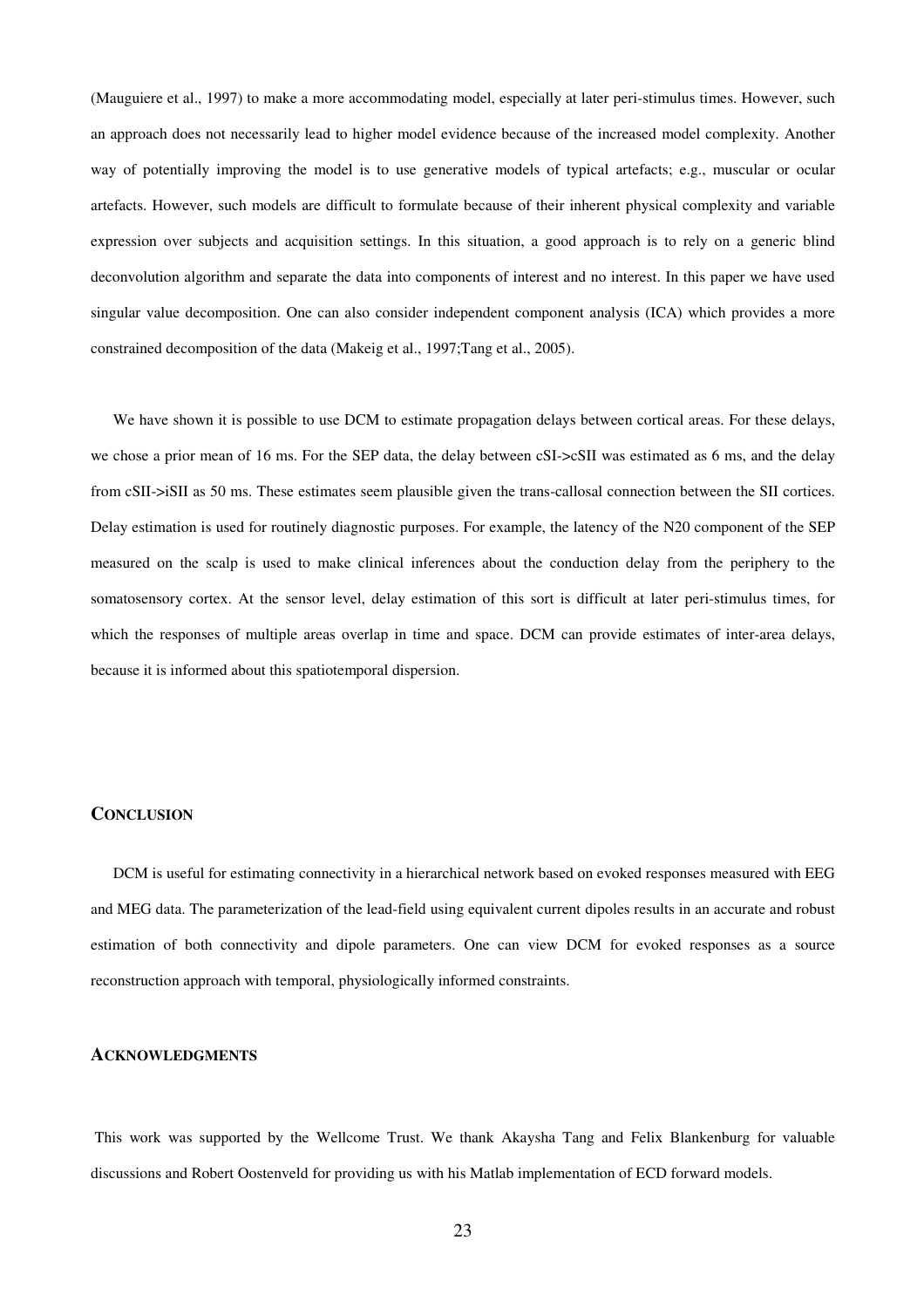#### **FIGURE LEGENDS**

**Figure 1:** DCM specification for the auditory oddball paradigm: Left: Graph depicting the sources and connections of the DCM: A1: primary auditory cortex, OF: orbitofrontal cortex, PC: posterior cingulate cortex, STG: superior temporal gyrus. A bilateral extrinsic input acts on primary auditory cortex which project to orbitofrontal regions. In the right hemisphere, an indirect pathway was specified, via a relay in the superior temporal gyrus. At the highest level in the hierarchy, orbitofrontal and left posterior cingulate cortices were assumed to be laterally and reciprocally connected. Right: Dipole locations and orientations (conditional means).

**Figure 2:** Oddball data and corresponding source activity. Left: Temporal expression of the first three modes at the sensor level. These capture 82% of the variance of the data. Right: Reconstructed responses for each source and changes in coupling. We show the gain in coupling when rare relative to frequent events are presented. The percent conditional confidence that this ratio is greater than zero is shown in brackets. Only changes with 95% confidence or more are reported.

**Figure 3:** Plot of SEP data and DCM fit in sensor space for representative channels. Middle: Plots of the ERP channel data from -100 to 400 ms in peri-stimulus time. Five bad channels are excluded. Left and Right: Data and DCM fit for six channels, between 5 to 150 ms in peri-stimulus time.

**Figure 4:** First three spatial modes of SEP following median nerve stimulation. The 'holes' are caused by missing data due to bad channels.

**Figure 5:** Data and DCM for SEP data. Left: The time-courses of the first three modes of the data (see Fig. 4 for their spatial expression) and their fit using DCM. Right: DCM using three areas. The input (unilateral left median nerve stimulation) feeds into contralateral SI (cSI). cSI projects to cSII and receive backward connections from cSII. cSII projects laterally, reciprocally to ipsilateral SII. The numbers correspond to connection strength (Hz) and the (confidence that these parameters are greater than zero).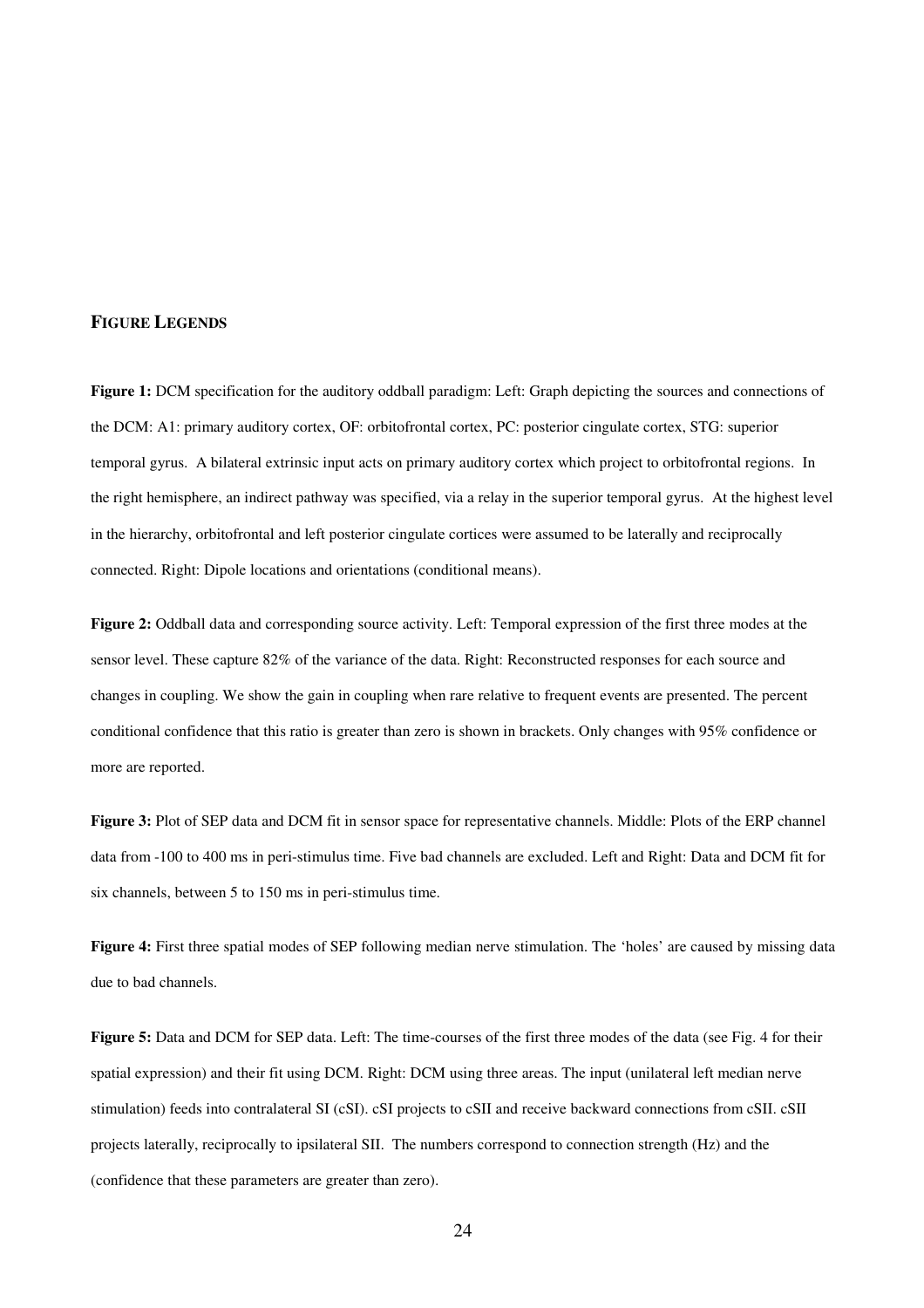# **REFERENCES**

**Baillet S, Garnero L (1997) A Bayesian approach to introducing anatomo-functional priors in the EEG/MEG inverse problem. IEEE Trans Biomed Eng 44: 374-385.** 

**Braun C, Kaiser S, Kincses WE, Elbert T (1997) Confidence interval of single dipole locations based on EEG data. Brain Topogr 10: 31-39.** 

**Darvas F, Pantazis D, Kucukaltun-Yildirim E, Leahy RM (2004) Mapping human brain function with MEG and EEG: methods and validation. Neuroimage 23 Suppl 1: S289-S299.** 

**Darvas F, Schmitt U, Louis AK, Fuchs M, Knoll G, Buchner H (2001) Spatio-temporal current density reconstruction (stCDR) from EEG/MEG-data. Brain Topogr 13: 195-207.** 

**David, O, Kiebel, S. J., Harrison, L. M., Mattout, J., Kilner, J. M., and Friston, K. J. (2005) Dynamic Causal Modelling of Evoked Responses in EEG and MEG. Submitted to Neuroimage.** 

**David O, Cosmelli D, Friston KJ (2004) Evaluation of different measures of functional connectivity using a neural mass model. Neuroimage 21: 659-673.** 

**David O, Harrison L, Friston KJ (2005b) Modelling event-related responses in the brain. Neuroimage 25: 756-770.** 

**Debener S, Kranczioch C, Herrmann CS, Engel AK (2002) Auditory novelty oddball allows reliable distinction of top-down and bottom-up processes of attention. Int J Psychophysiol 46: 77-84.** 

**Felleman DJ, Van Essen DC (1991) Distributed hierarchical processing in the primate cerebral cortex. Cereb Cortex 1: 1-47.** 

**Forss N, Merlet I, Vanni S, Hamalainen M, Mauguiere F, Hari R (1996) Activation of human mesial cortex during somatosensory target detection task. Brain Res 734: 229-235.** 

**Friston KJ (2002) Bayesian estimation of dynamical systems: an application to fMRI. Neuroimage 16: 513-530.**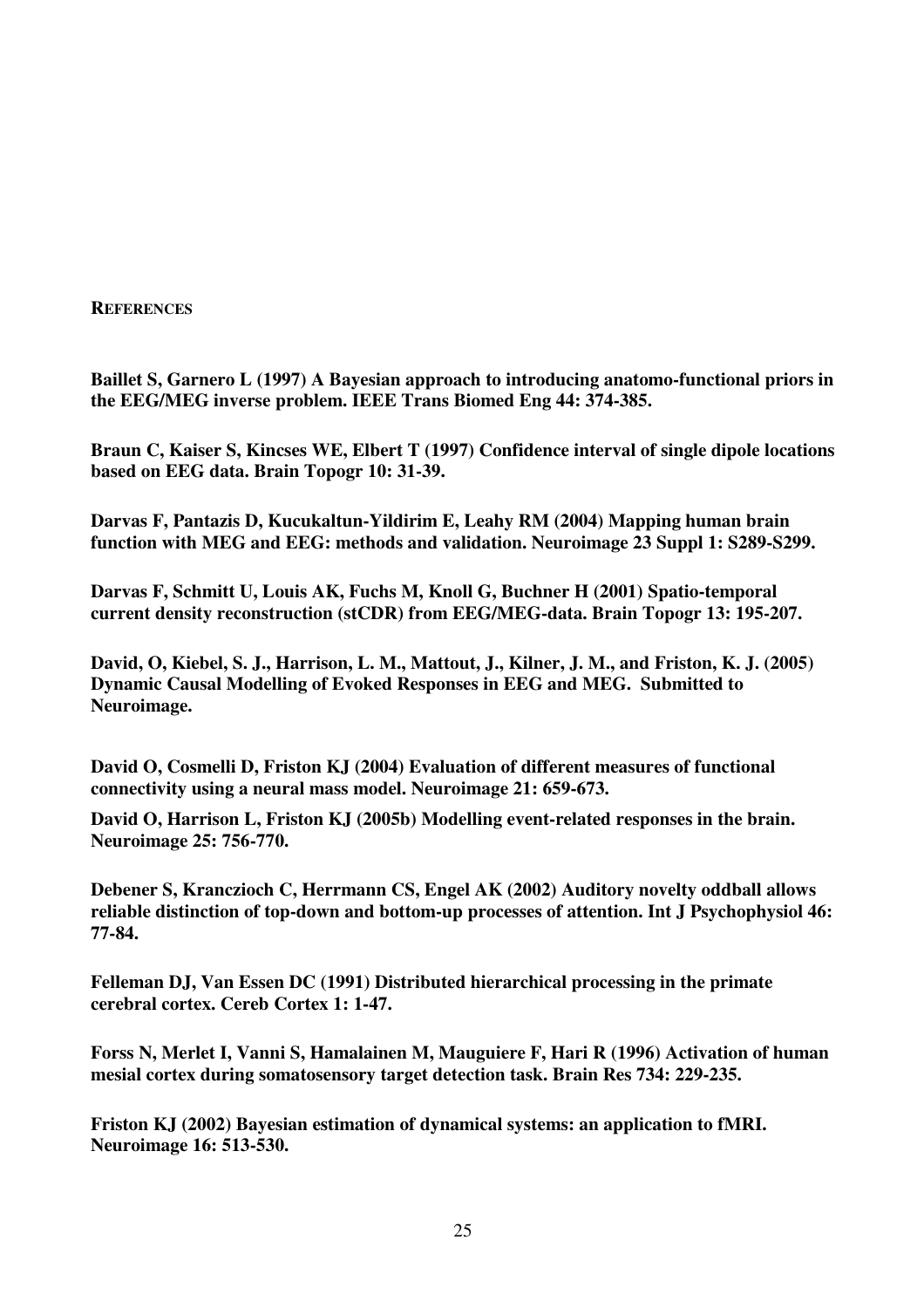**Friston KJ, Harrison L, Penny W (2003) Dynamic causal modelling. Neuroimage 19: 1273- 1302.** 

**Friston KJ, Penny W, Phillips C, Kiebel S, Hinton G, Ashburner J (2002) Classical and Bayesian inference in neuroimaging: theory. Neuroimage 16: 465-483.** 

**Fuchs M, Wagner M, Kastner J (2004) Confidence limits of dipole source reconstruction results. Clin Neurophysiol 115: 1442-1451.** 

**Galka A, Yamashita O, Ozaki T, Biscay R, Valdes-Sosa P (2004) A solution to the dynamical inverse problem of EEG generation using spatiotemporal Kalman filtering. Neuroimage 23: 435-453.** 

**Jansen BH, Rit VG (1995) Electroencephalogram and visual evoked potential generation in a mathematical model of coupled cortical columns. Biol Cybern 73: 357-366.** 

**Leahy RM, Mosher JC, Spencer ME, Huang MX, Lewine JD (1998) A study of dipole localization accuracy for MEG and EEG using a human skull phantom. Electroencephalogr Clin Neurophysiol 107: 159-173.** 

**Lin YY, Forss N (2002) Functional characterization of human second somatosensory cortex by magnetoencephalography. Behav Brain Res 135: 141-145.** 

**Linden DE, Prvulovic D, Formisano E, Vollinger M, Zanella FE, Goebel R, Dierks T (1999) The functional neuroanatomy of target detection: an fMRI study of visual and auditory oddball tasks. Cereb Cortex 9: 815-823.** 

**Makeig S, Jung TP, Bell AJ, Ghahremani D, Sejnowski TJ (1997) Blind separation of auditory event-related brain responses into independent components. Proc Natl Acad Sci U S A 94: 10979-10984.** 

**Mauguiere F, Merlet I, Forss N, Vanni S, Jousmaki V, Adeleine P, Hari R (1997) Activation of a distributed somatosensory cortical network in the human brain. A dipole modelling study of magnetic fields evoked by median nerve stimulation. Part I: Location and activation timing of SEF sources. Electroencephalogr Clin Neurophysiol 104: 281-289.** 

**Mosher JC, Leahy RM, Lewis PS (1999) EEG and MEG: forward solutions for inverse methods. IEEE Trans Biomed Eng 46: 245-259.** 

**Penny WD, Stephan KE, Mechelli A, Friston KJ (2004) Comparing dynamic causal models. Neuroimage 22: 1157-1172.** 

**Phillips C, Rugg MD, Friston KJ (2002) Anatomically informed basis functions for EEG source localization: combining functional and anatomical constraints. Neuroimage 16: 678- 695.** 

**Press WH, Teukolsky SA, Vetterling WT, Flannery BP (1992) Numerical recipes in C. Cambridge MA USA: Cambridge University Press.**